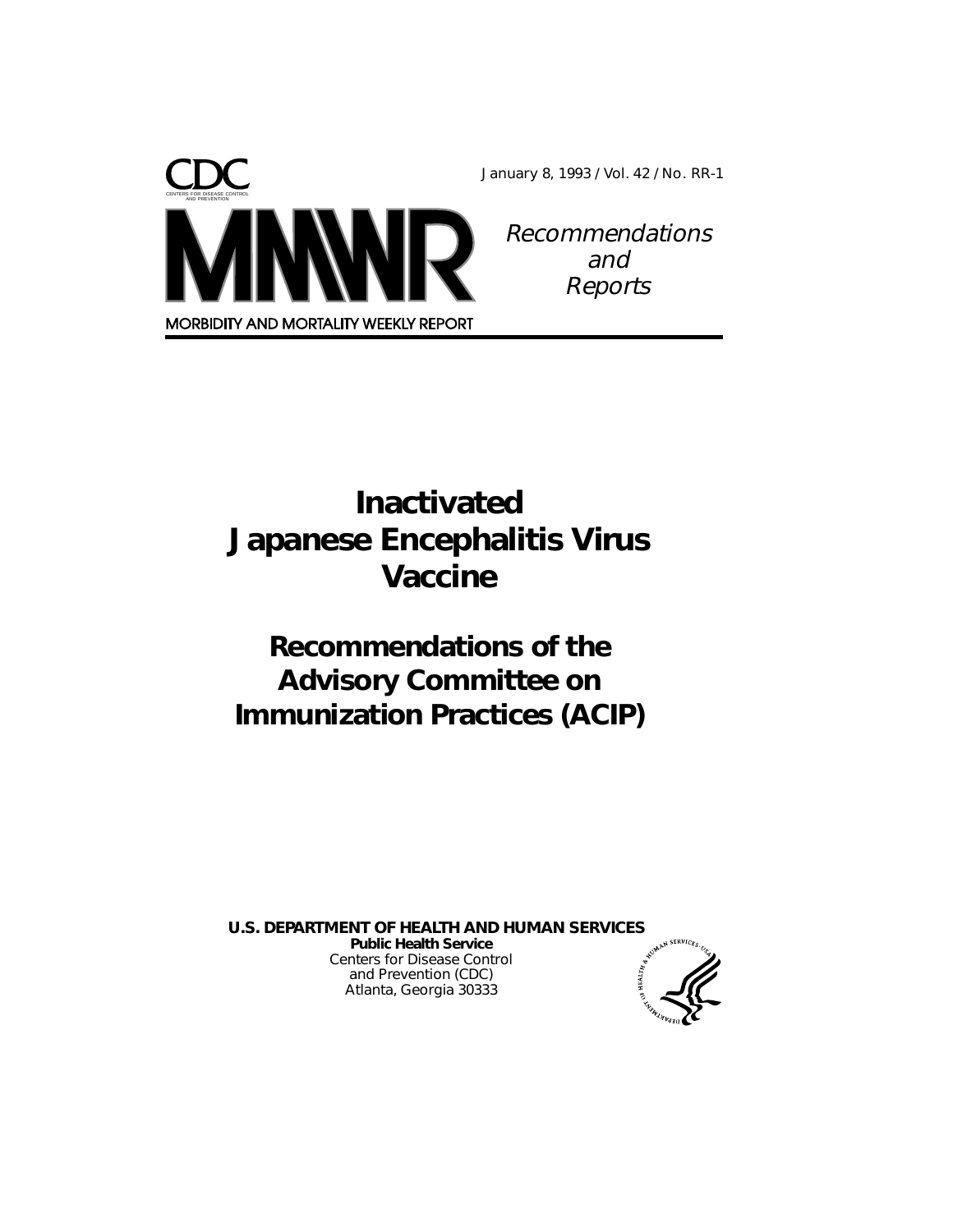The MMWR series of publications is published by the Epidemiology Program Office, Centers for Disease Control and Prevention (CDC), Public Health Service, U.S. Department of Health and Human Services, Atlanta, Georgia 30333.

### SUGGESTED CITATION

Centers for Disease Control and Prevention. Inactivated Japanese encephalitis virus vaccine. Recommendations of the advisory committee on immunization practices (ACIP). MMWR 1993;42(No. RR-1):[inclusive page numbers].

Centers for Disease Control and Prevention .................... William L. Roper, M.D., M.P.H. **Director** 

| The material in this report was prepared for publication by:        |          |
|---------------------------------------------------------------------|----------|
|                                                                     | Director |
| Division of Vector-Borne Infectious Diseases Duane J. Gubler, Sc.D. | Director |

The production of this report as an MMWR serial publication was coordinated in: Epidemiology Program Office.................................... Stephen B. Thacker, M.D., M.Sc. **Director** Richard A. Goodman, M.D., M.P.H. Editor, MMWR Series

 Scientific Information and Communications Program Recommendations and Reports ................................... Suzanne M. Hewitt, M.P.A. Managing Editor Sharon D. Hoskins Project Editor Rachel J. Wilson Editorial Trainee Peter M. Jenkins Visual Information Specialist

Use of trade names is for identification only and does not imply endorsement by the Public Health Service or the U.S. Department of Health and Human Services.

Copies can be purchased from Superintendent of Documents, U.S. Government Printing Office, Washington, D.C. 20402-9325. Telephone: (202) 783-3238.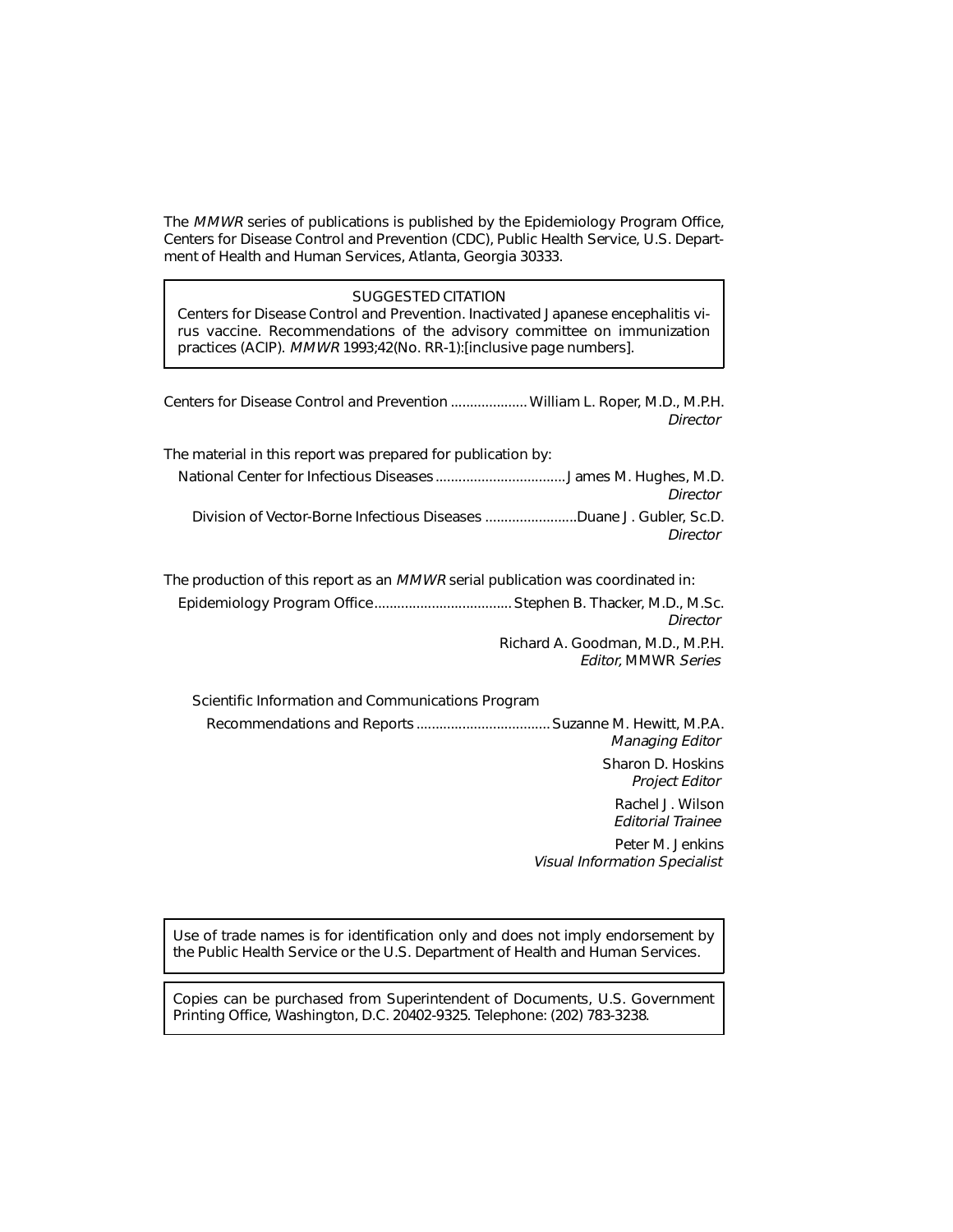**Vol. 42 / No. RR-1 MMWR i**

### **Advisory Committee on Immunization Practices Membership List, May 1992**

**CHAIRMAN**

Samuel L. Katz, M.D. Duke University Medical Center

### **EXECUTIVE SECRETARY**

Claire V. Broome, M.D. Centers for Disease Control and Prevention

### **MEMBERS**

James D. Cherry, M.D. University of California School of Medicine (Los Angeles)

Mary Lou Clements, M.D. Johns Hopkins University

David W. Fraser, M.D. Aga Khan Development Network (Europe)

Neal A. Halsey, M.D. Johns Hopkins University School of Hygiene and Public Health Carlos E. Hernandez, M.D. Kentucky Department for Health Services

Gregory R. Istre, M.D. Oklahoma State Department of Health

Rudolph E. Jackson, M.D. Morehouse School of Medicine

Carlos H. Ramirez-Ronda, M.D. University of Puerto Rico School of Medicine (San Juan)

Mary E. Wilson, M.D. Mount Auburn Hospital (Cambridge, Massachusetts)

### **EX OFFICIO MEMBERS**

John Lamontagne, Ph. D. National Institutes of Health Carolyn Hardegree, M.D. Food and Drug Administration

### **LIAISON REPRESENTATIVES**

American Academy of Family Physicians Ronald C. Van Buren, M.D. Columbus, Ohio

American Academy of Pediatrics Georges Peter, M.D. Providence, Rhode Island Caroline B. Hall, M.D. Rochester, New York

American College of Physicians Pierce Gardner, M.D. Stony Brook, New York

American Hospital Association William Schaffner, M.D. Nashville, Tennessee

American Medical Association Edward A. Mortimer, Jr., M.D. Cleveland, Ohio

Canadian National Advisory Committee on Immunization (NACI) Susan E. Tamblyn, M.D., Dr. P.H. Ontario, Canada

Department of Defense Michael Peterson, D.V.M., M.P.H., Dr. P.H. Washington, D.C.

National Vaccine Program Kenneth J. Barth, M.D. Rockville, Maryland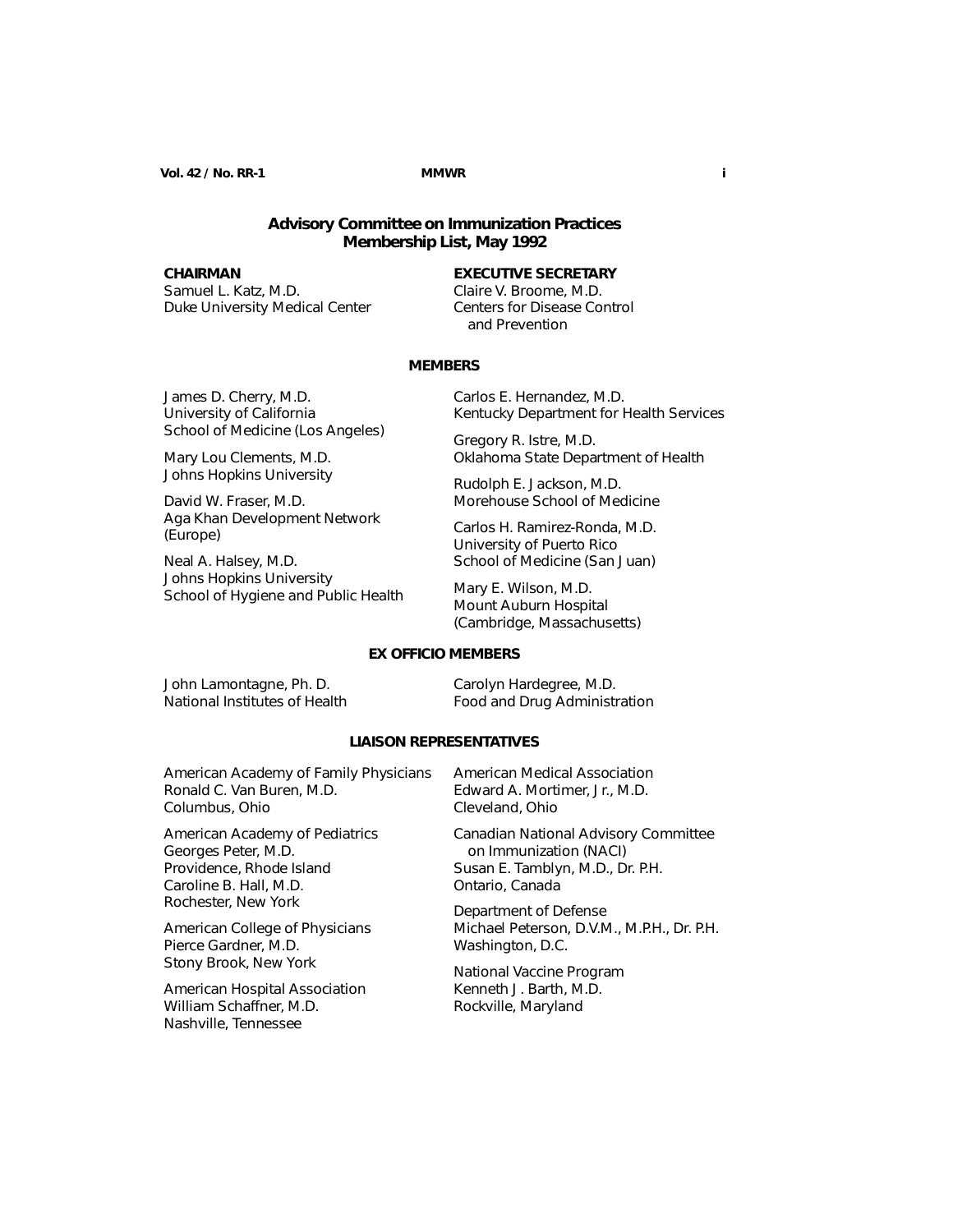**ii MMWR January 8, 1993**

This report was prepared by:

Theodore F. Tsai, M.D., M.P.H. Chief Arbovirus Diseases Branch Division of Vector-Borne Infectious Diseases National Center for Infectious Diseases\*

\*Dr. Tsai's current address is: Clinical Microbiology Services, National Institutes of Health, Building 10 2C385, Bethesda, MD 20892.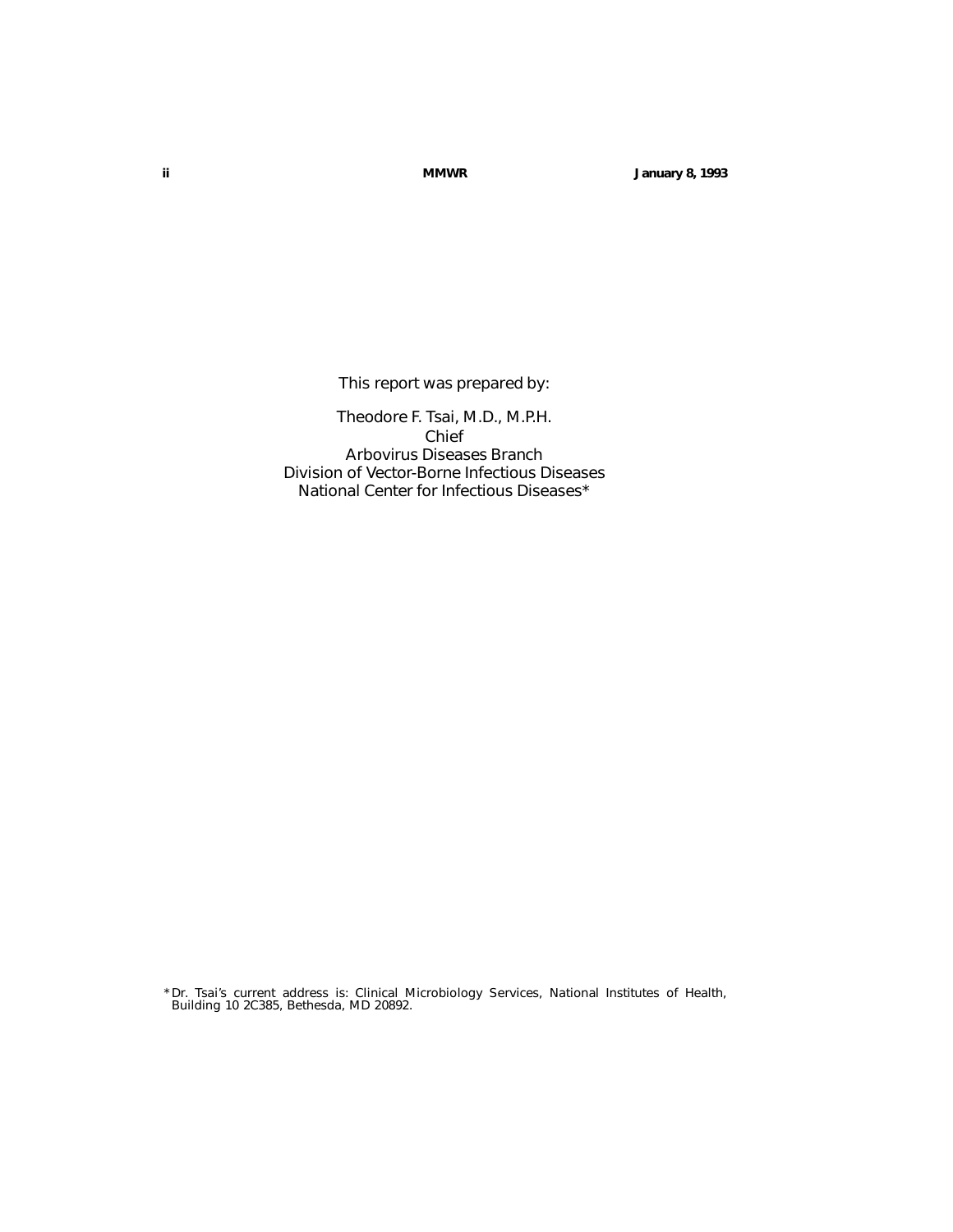### **MMWR**

## **Contents**

| RISK FOR ACQUIRING JAPANESE ENCEPHALITIS                   |  |
|------------------------------------------------------------|--|
|                                                            |  |
| INACTIVATED JAPANESE ENCEPHALITIS VIRUS VACCINE 6          |  |
|                                                            |  |
|                                                            |  |
|                                                            |  |
|                                                            |  |
|                                                            |  |
|                                                            |  |
|                                                            |  |
|                                                            |  |
|                                                            |  |
|                                                            |  |
|                                                            |  |
|                                                            |  |
|                                                            |  |
| Simultaneous Administration of Other Vaccines or Drugs  13 |  |
| VACCINATION OF RESEARCH LABORATORY WORKERS  13             |  |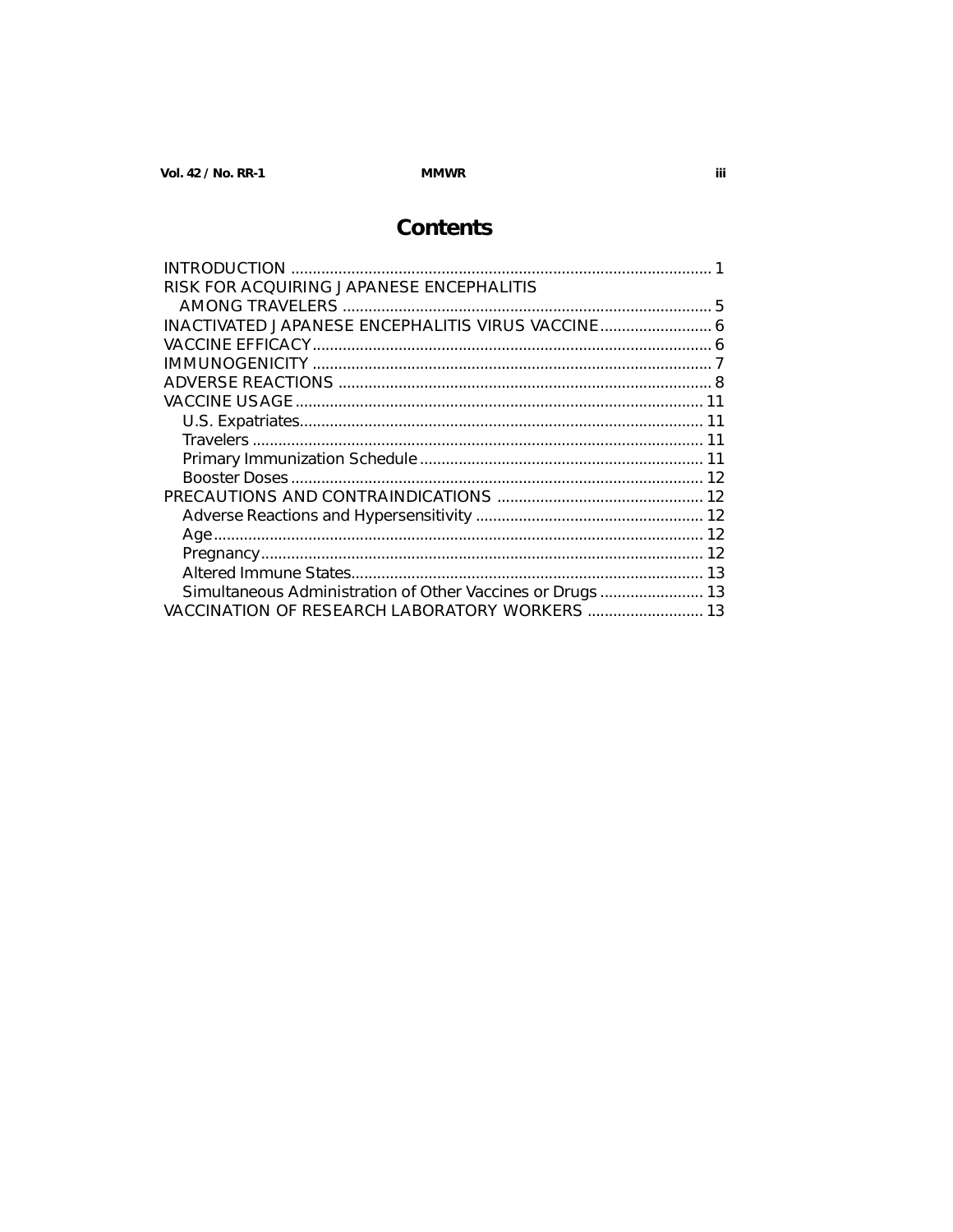**iv MMWR January 8, 1993**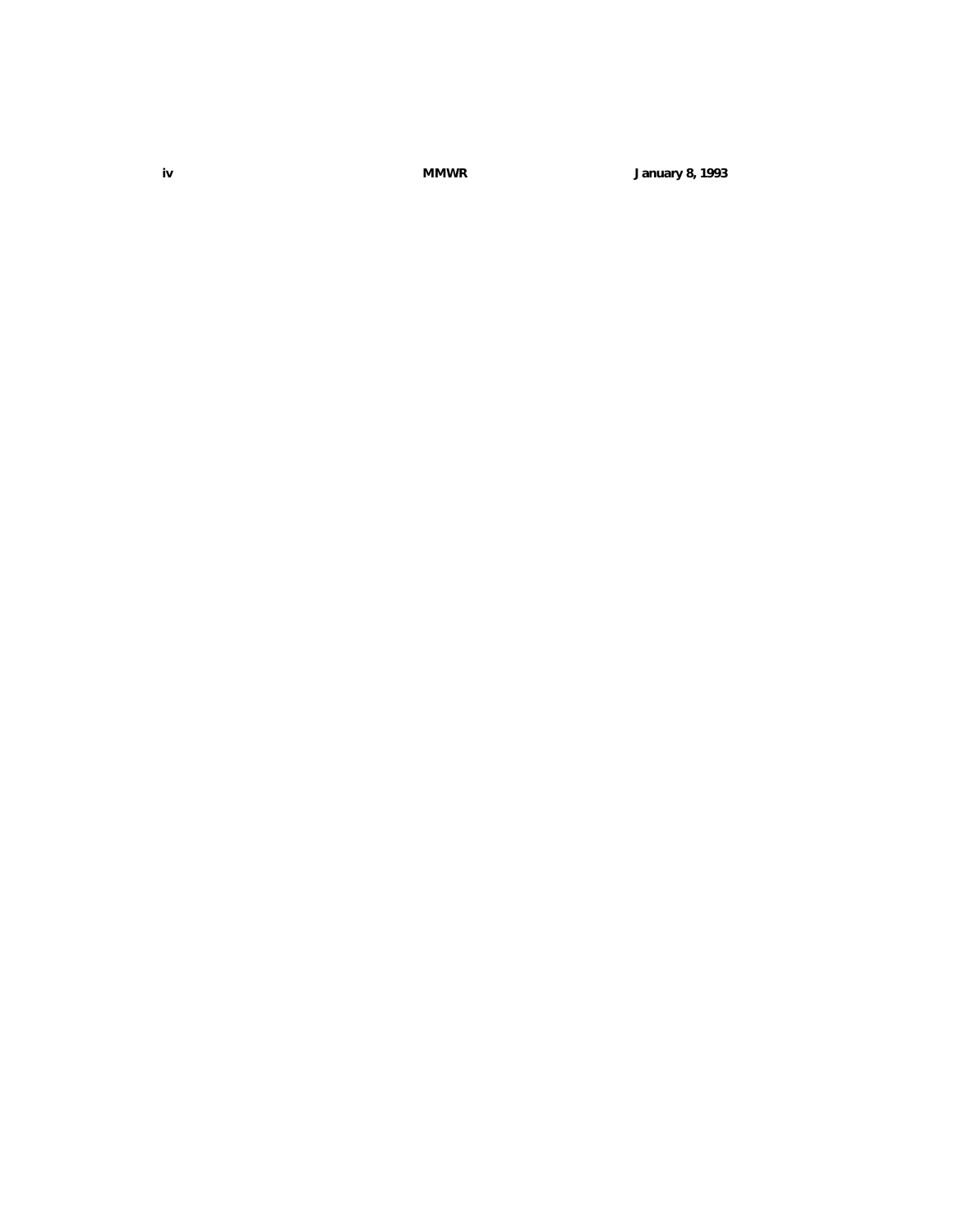## **Inactivated Japanese Encephalitis Virus Vaccine Recommendations of the Advisory Committee on Immunization Practices (ACIP)**

### **Summary**

Japanese encephalitis (JE) vaccine was available in the United States from 1983 through 1987 on an investigational basis, through travel clinics in collaboration with CDC (1). JE vaccine manufactured by Biken and distributed by Connaught Laboratories, Inc. (Japanese encephalitis virus vaccine, inactivated, JE-VAX), was licensed on December 10, 1992, to meet the needs of increasing numbers of U.S. residents traveling to Asia and to accommodate the needs of the U.S. military.

### **INTRODUCTION**

Japanese encephalitis (JE), a mosquito-borne arboviral infection, is the leading cause of viral encephalitis in Asia (2–4 ). Approximately 50,000 sporadic and epidemic cases of JE are reported annually from the People's Republic of China (PRC), Korea, Japan, Southeast Asia, the Indian subcontinent, and parts of Oceania. Viral transmission occurs across a much broader area of the region than is recognized by epidemiologic surveillance (Figure 1).

JE virus is related antigenically to the flaviviruses of St. Louis encephalitis and Murray Valley encephalitis, and to West Nile virus (5 ). Infection leads to overt encephalitis in only 1 of 20 to 1,000 cases. Encephalitis usually is severe, resulting in a fatal outcome in 25% of cases and residual neuropsychiatric sequelae in 30% of cases (2,6 ). Limited data indicate that JE acquired during the first or second trimesters of pregnancy causes intrauterine infection and miscarriage (7,8 ). Infections that occur during the third trimester of pregnancy have not been associated with adverse outcomes in newborns.

The virus is transmitted in an enzootic cycle among mosquitoes and vertebrateamplifying hosts, chiefly domestic pigs and Ardeid (wading) birds (2 ). Culex mosquitoes, primarily Cx. tritaeniorhynchus, are the principal vectors. Viral infection rates in the mosquitoes range from <1% to 3%. These species are prolific in rural areas where their larvae breed in ground pools and especially in flooded rice fields. All elements of the transmission cycle are prevalent in rural areas of Asia, and human infections occur principally in this setting. Because vertebrate-amplifying hosts and agricultural activities may be situated within and at the periphery of cities, JE cases occasionally are reported from urban locations.

JE virus is transmitted seasonally in most areas of Asia (Table 1). In temperate regions, JE virus is transmitted during the summer and early fall, approximately from May to September (2–6 ). In subtropical and tropical areas, seasonal patterns of viral transmission are correlated with the abundance of vector mosquitoes and of vertebrate-amplifying hosts. These, in turn, fluctuate with rainfall, with the rainy season, and with migratory patterns of avian-amplifying hosts. In some tropical locations, however, irrigation associated with agricultural practices is a more important factor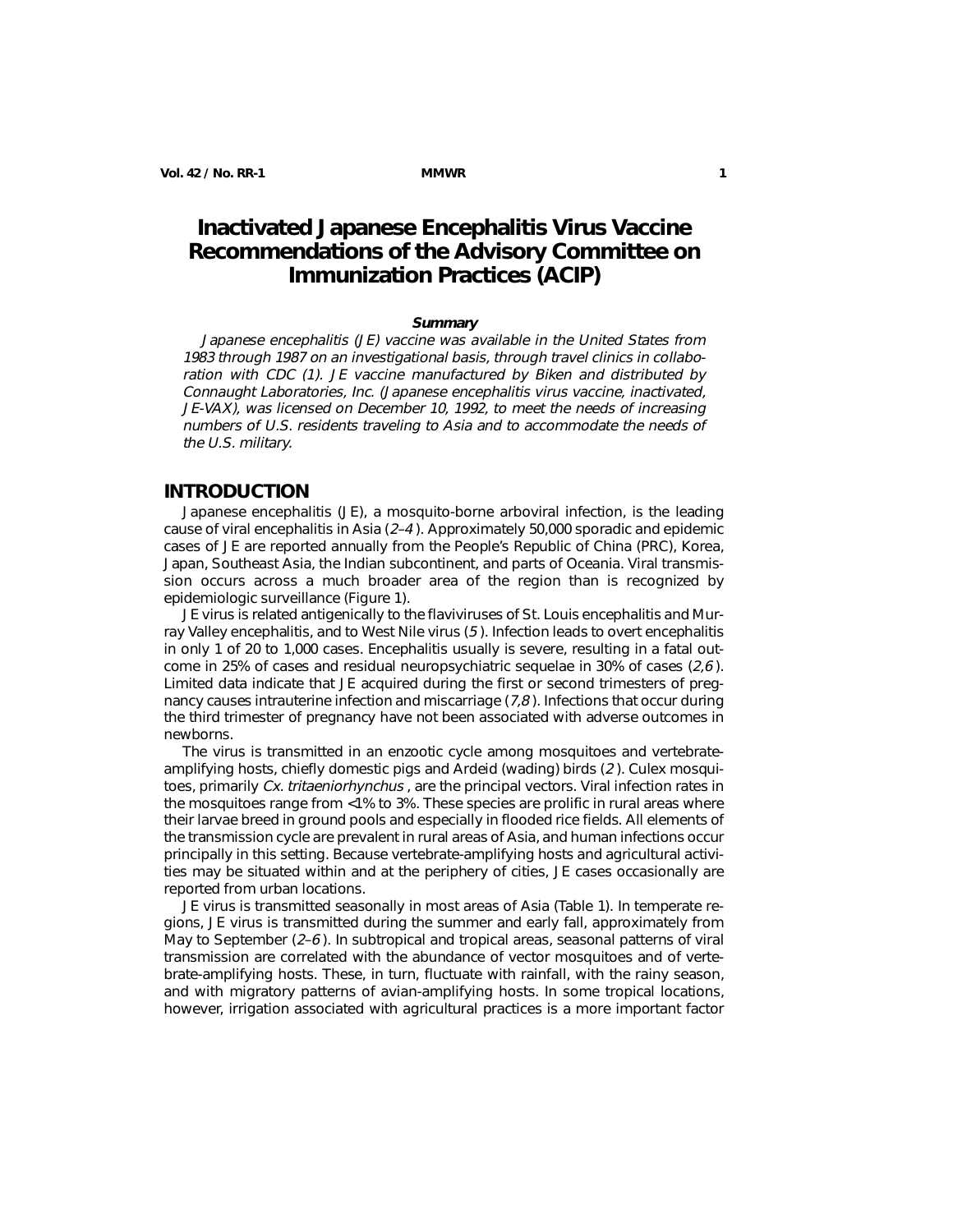affecting vector abundance, and transmission may occur year-round (9–12 ). Patterns of JE viral transmission vary regionally, within individual countries, and from year to year.

In areas where JE is endemic, annual incidence ranges from 1 to 10 per 10,000 (13 ). Children <15 years of age are principally affected. Seroprevalence studies indicate nearly universal exposure by adulthood (calculating from a ratio of asymptomatic to symptomatic infections of 200 to 1, approximately 10% of the susceptible population is infected per year). In developed countries of Asia and in areas where children are

**FIGURE 1. Reported Japanese encephalitis cases by endemic countries and regions of Southeast Asia where viral transmission is proven or suspected, 1986–1990**



Source: Tsai TF. Japanese encephalitis vaccines. In: Plotkin SA, Mortimer E, eds. Vaccines, second edition. Philadelphia, PA: WB Saunders (in press).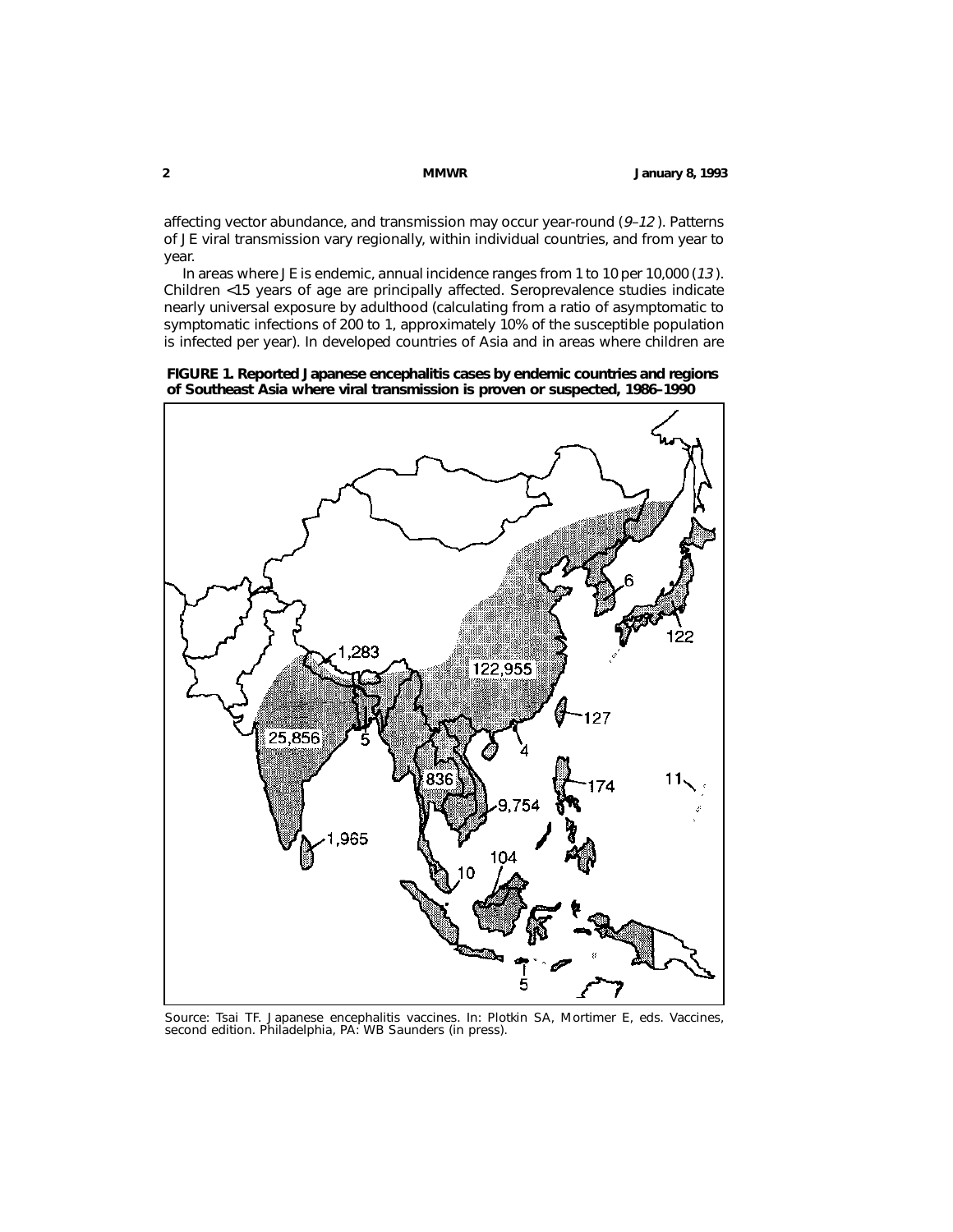| Country<br>Affected areas/jurisdictions |                                                                                                                                                                                                          | <b>Transmission season</b>                                                                                                                                                                                                 | <b>Comments</b>                                                                                                                                                |  |  |
|-----------------------------------------|----------------------------------------------------------------------------------------------------------------------------------------------------------------------------------------------------------|----------------------------------------------------------------------------------------------------------------------------------------------------------------------------------------------------------------------------|----------------------------------------------------------------------------------------------------------------------------------------------------------------|--|--|
| Bangladesh                              | Few data, probably widespread                                                                                                                                                                            | Possibly July-December as in<br>northern India                                                                                                                                                                             | Outbreak reported from Tangail district                                                                                                                        |  |  |
| Bhutan                                  | No data                                                                                                                                                                                                  | No data                                                                                                                                                                                                                    | Not applicable                                                                                                                                                 |  |  |
| <b>Brunei</b>                           | Presumed to be sporadic - endemic<br>as in Malaysia                                                                                                                                                      | Presumed year-round transmission                                                                                                                                                                                           |                                                                                                                                                                |  |  |
| <b>Burma</b>                            | Presumed to be endemic -<br>hyperendemic countrywide                                                                                                                                                     | Presumed to be May-October                                                                                                                                                                                                 | Repeated outbreaks in Shan State in<br>Chiang Mai Valley                                                                                                       |  |  |
| Cambodia                                | Presumed to be endemic -<br>hyperendemic countrywide                                                                                                                                                     | Presumed to be May-October                                                                                                                                                                                                 | Refugee camp cases reported from<br>Thai border                                                                                                                |  |  |
| Hong Kong                               | Rare cases in new territories                                                                                                                                                                            | April-October                                                                                                                                                                                                              | Vaccine not routinely recommended                                                                                                                              |  |  |
| India                                   | Reported cases from all states except<br>Arunachal, Dadra, Daman, Diu,<br>Gujarat, Himachal, Jammu,<br>Kashmir, Kerala, Lakshadweep,<br>Meghalaya, Nagar Haveli, Orissa,<br>Punjab, Rajasthan and Sikkim | South India: May-October in Goa<br>October-January in Tamil Nadu<br>August-December in Karnataka;<br>second peak (April-June in Mandya<br>district)<br>Andrha Pradesh:<br>September-December<br>North India: July-December | Outbreaks in West Bengal, Bihar,<br>Karnataka, Tamil Nadu, Andrha<br>Pradesh, Assam, Uttar Pradesh,<br>Manipure and Goa Urban cases<br>reported, e.g., Lucknow |  |  |
| Indonesia                               | Kalimantan, Java, Bali, Lombok, Nusa<br>Tenggara, Sulawesi, Mollucas, and<br>Irian Java                                                                                                                  | Probably year-round risk; varies by<br>island; peak risks associated with<br>rainfall, rice cultivation and<br>presence of pigs; November-March<br>peak period of risk; June-July in<br>some years                         | Human cases recognized on Bali and<br>Java only                                                                                                                |  |  |
| Japan*                                  | Rare-sporadic cases on all islands,<br>except Hokkaido                                                                                                                                                   | June-September except Ryukyu<br>islands (Okinawa) April-October                                                                                                                                                            | Vaccine not routinely recommended<br>for travel to Tokyo and other major<br>cities. Enzootic transmission without<br>human cases observed on Hokkaido          |  |  |
| Korea                                   | No data from North Korea;<br>South Korea sporadic - endemic<br>with occasional outbreaks                                                                                                                 | July-October                                                                                                                                                                                                               | Last major outbreaks in 1982-1983                                                                                                                              |  |  |
| Laos                                    | Presumed to be endemic-<br>hyperendemic country wide                                                                                                                                                     | Presumed to be May-October                                                                                                                                                                                                 | No data available                                                                                                                                              |  |  |
| Malaysia                                | Sporadic-endemic in all states of<br>Peninsula, Sarawak, and probably<br>Sabah                                                                                                                           | No seasonal pattern; year-round<br>transmission                                                                                                                                                                            | Most cases from Penang, Perak,<br>Selangor, Johore, and Sarawak                                                                                                |  |  |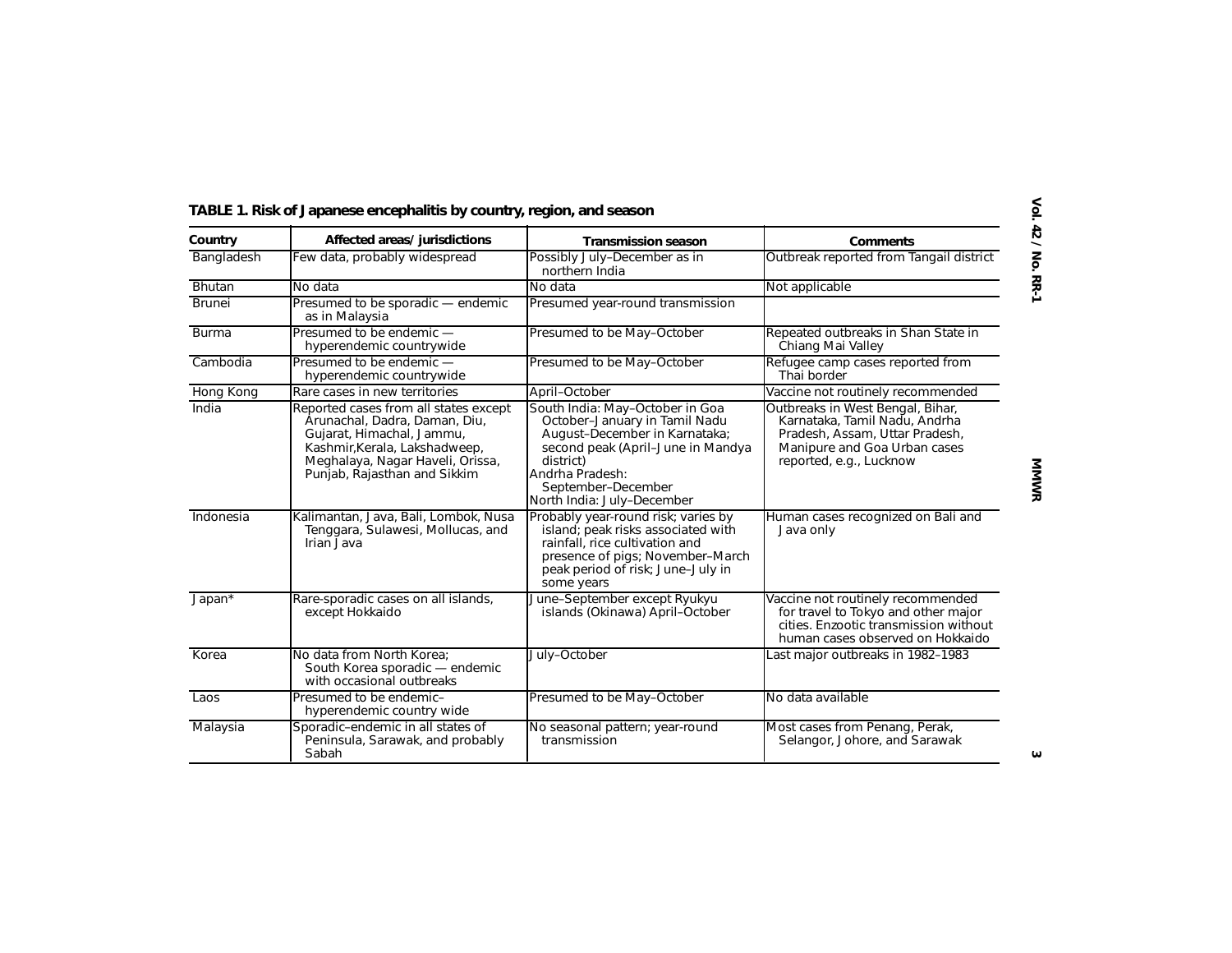| Country<br>Affected areas/jurisdictions |                                                                                                                                                                 | <b>Transmission season</b>                                                                                                                                                            | Comments                                                                                 |  |  |
|-----------------------------------------|-----------------------------------------------------------------------------------------------------------------------------------------------------------------|---------------------------------------------------------------------------------------------------------------------------------------------------------------------------------------|------------------------------------------------------------------------------------------|--|--|
| Nepal                                   | Hyperendemic in southern lowlands<br>(Terai)                                                                                                                    | July-December                                                                                                                                                                         | Vaccine recommended only for<br>travelers visiting southern lowlands                     |  |  |
| People's<br>Republic of<br>China        | Cases in all provinces except Xizang<br>(Tibet), Xinjiang, Qinghai.<br>Hyperendemic in southern China;<br>endemic - periodically epidemic in<br>temperate areas | Northern China: May-September<br>Southern China: April-October<br>(Guangshi, Yunnan, Gwangdong,<br>and Southern Fujian, Szechuan,<br>Guizhou, Hunan, Jiangsi provinces)               | Vaccine not routinely recommended<br>for travelers to urban areas only                   |  |  |
| Pakistan                                | May be transmitted in central deltas                                                                                                                            | Presumed to be June-January                                                                                                                                                           | Cases reported near Karachi,<br>endemic areas overlap those for<br>West Nile virus       |  |  |
| Philippines                             | Presumed to be endemic on all islands                                                                                                                           | Uncertain, speculations based on<br>locations and agroecosystems: West<br>Luzon, Mindoro, Negro Palowan:<br>April-November; Elsewhere:<br>year-round - greatest risk<br>April-January | Outbreaks described in Nueva Ecija,<br>Luzon, and in Manila                              |  |  |
| Russia                                  | Far eastern maritime areas south of<br>Khabarousk                                                                                                               | Peak period July-September                                                                                                                                                            | First human cases in 30 years recently<br>reported                                       |  |  |
| Singapore                               | Rare cases                                                                                                                                                      | Year-round transmission - April peak                                                                                                                                                  | Vaccine not routinely recommended                                                        |  |  |
| Sri Lanka                               | Endemic in all but mountainous areas;<br>periodically epidemic in northern<br>and central provinces                                                             | October-January; secondary peak of<br>enzootic transmission May-June.                                                                                                                 | Recent outbreaks in central<br>(Anuradhapura) and northwestern<br>provinces              |  |  |
| Taiwan*                                 | Endemic, sporadic cases; island-wide                                                                                                                            | April-October, June peak                                                                                                                                                              | Cases reported in and around Taipei                                                      |  |  |
| Thailand                                | Hyperendemic in north; sporadic -<br>endemic in south                                                                                                           | May-October                                                                                                                                                                           | Annual outbreaks in Chiang Mai<br>Valley; sporadic cases in Bangkok<br>suburbs           |  |  |
| Vietnam                                 | Endemic, hyperendemic in all<br>provinces                                                                                                                       | May-October                                                                                                                                                                           | Highest rates in and near Hanoi                                                          |  |  |
| <b>Western Pacific</b>                  | Two epidemics reported on Guam,<br>Saipan (Northern Mariana Islands)<br>since 1947.                                                                             | Uncertain, possibly<br>September-January                                                                                                                                              | Enzootic cycle may not be sustainable;<br>epidemics may follow introductions<br>of virus |  |  |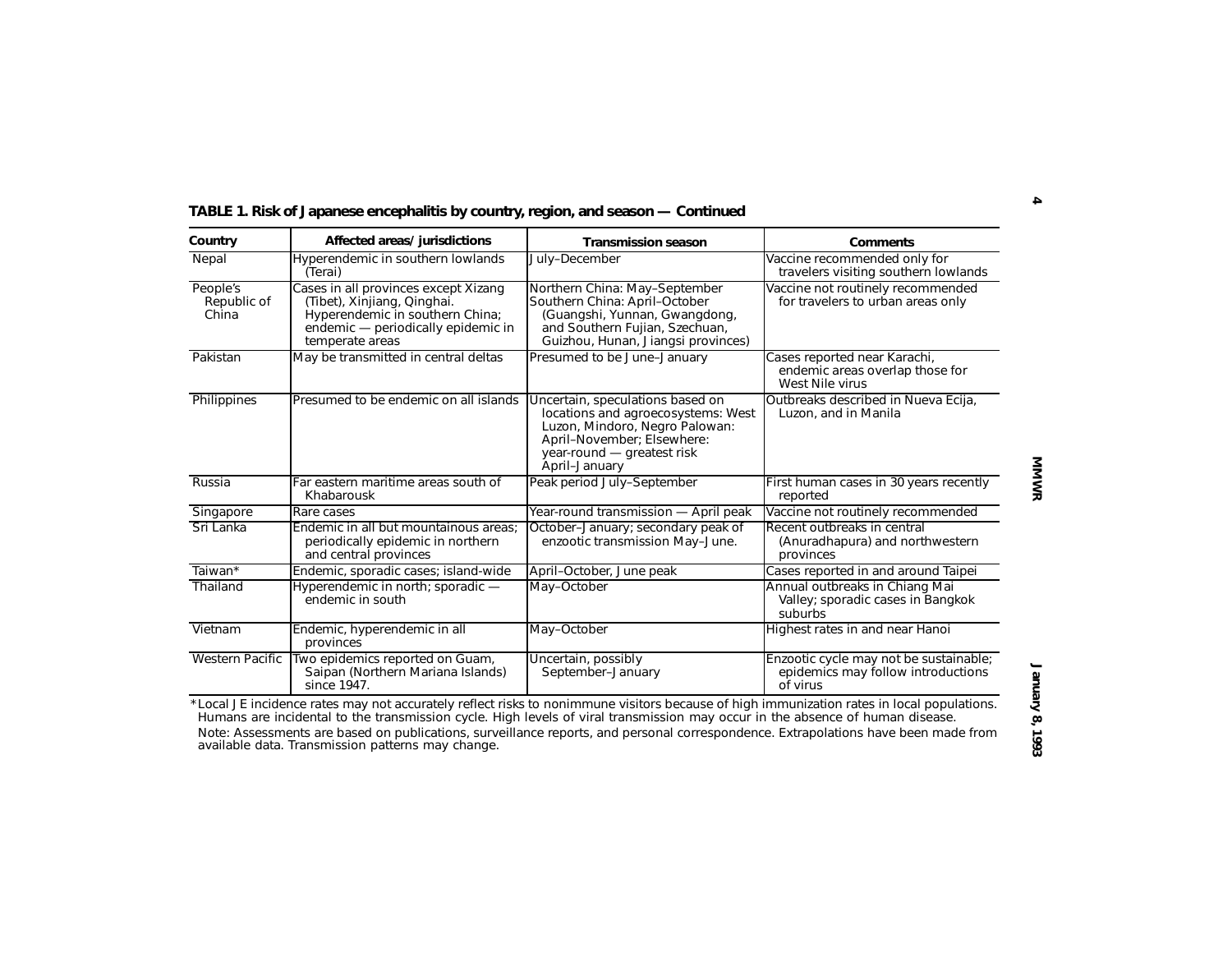protected by immunization, a secondary increase in JE incidence has been observed in the elderly (14 ). These observations suggest a biological basis for increased JE risk with age because of waning immunity or other factors.

### **RISK FOR ACQUIRING JAPANESE ENCEPHALITIS AMONG TRAVELERS**

Risk for acquiring JE among most travelers to Asia is extremely low; however, the risk for an individual traveler is highly variable and depends on factors such as the season, locations and duration of travel, and activities of the person. Travel during the transmission season and exposure in rural areas, especially for extended periods of time, are the principal factors contributing to risk. The extent and nature of outdoor activity, use of protective clothing, bed nets and repellents, and lodging in air-conditioned or well-screened rooms are additional factors that affect exposure. Residents of developed countries usually have no natural immunity to JE virus and travelers of all ages are equally susceptible to infection with JE virus; however, the elderly may be more susceptible to developing neuroinvasive disease.

Although the probability of exposure to JE viral infection and illness increases with the duration of stay in rural endemic areas, one case occurred in a traveler who made only a few excursions into rural areas while on a 2-week vacation (15 ).

Since 1981, 11 U.S. residents have been infected with JE virus; eight were military personnel or their dependents (Table 2) (15–17; Tsai TF, Hoke CH, unpublished observations ). Thirteen additional JE cases have been recognized among other western expatriates and travelers. Although figures for travelers at risk are imprecise, a crude

| Year | Location        | Occupation        | Citizenship | Age | Sex | Outcome   |
|------|-----------------|-------------------|-------------|-----|-----|-----------|
| 1978 | Beijing         | Diplomat          | Italy       | ΝA  | M   | Fatal     |
| 1981 | Beijing         | Student           | U.S.        | 21  | M   | Fatal     |
| 1981 | NА              | NA.               | Australia   | NА  | NА  | NA.       |
| 1982 | Beijing         | College Professor | U.S.        | 62  | M   | Fatal     |
| 1982 | NA.             | Soldier           | U.S.        | 32  | M   | NА        |
| 1982 | Manchuria       | NA                | Canada      | 36  | F   | NА        |
| 1983 | Thailand        | <b>Nurse</b>      | Holland     | 30  | F   | Disabled  |
| 1983 | NА              | Child             | U.S.        | 1   | M   | NA.       |
| 1983 | Hong Kong       | Unknown           | U.K.        | 35  | F   | Fatal     |
| 1985 | Thailand        | Oil Field Worker  | Germany     | 30  | M   | Fatal     |
| 1985 | N. Vietnam      | Child             | E. Europe   | 9   | M   | Fatal     |
| 1986 | Philippines     | Soldier           | U.S.        | 55  | M   | Disabled  |
| 1986 | Philippines     | Soldier           | U.S.        | NА  | M   | Recovered |
| 1988 | ΝA              | NA                | U.S.        | 64  | M   | NA.       |
| 1988 | Indonesia       | Child             | Australia   | 10  | F   | Disabled  |
| 1989 | Thailand        | Student           | Israel      | 22  | F   | Recovered |
| 1991 | Thailand        | NA                | Austria     | ΝA  | NА  | NA.       |
| NА   | Thailand        | ΝA                | Germany     | ΝA  | NА  | NА        |
| ΝA   | Thailand        | ΝA                | Denmark     | ΝA  | NА  | NА        |
| ΝA   | NA.             | ΝA                | Australia   | ΝA  | NА  | NА        |
| 1991 | Okinawa (Japan) | Soldier           | U.S.        | 20  | M   | Disabled  |
| 1991 | Okinawa (Japan) | Soldier           | U.S.        | 35  | M   | Disabled  |
| 1991 | Okinawa (Japan) | Soldier           | U.S.        | 28  | M   | Recovered |
| 1992 | Singapore       | Child             | U.S.        | 19  | M   | Recovered |

**TABLE 2. Japanese encephalitis cases among expatriates and travelers, 1978–1992**

NA – Not available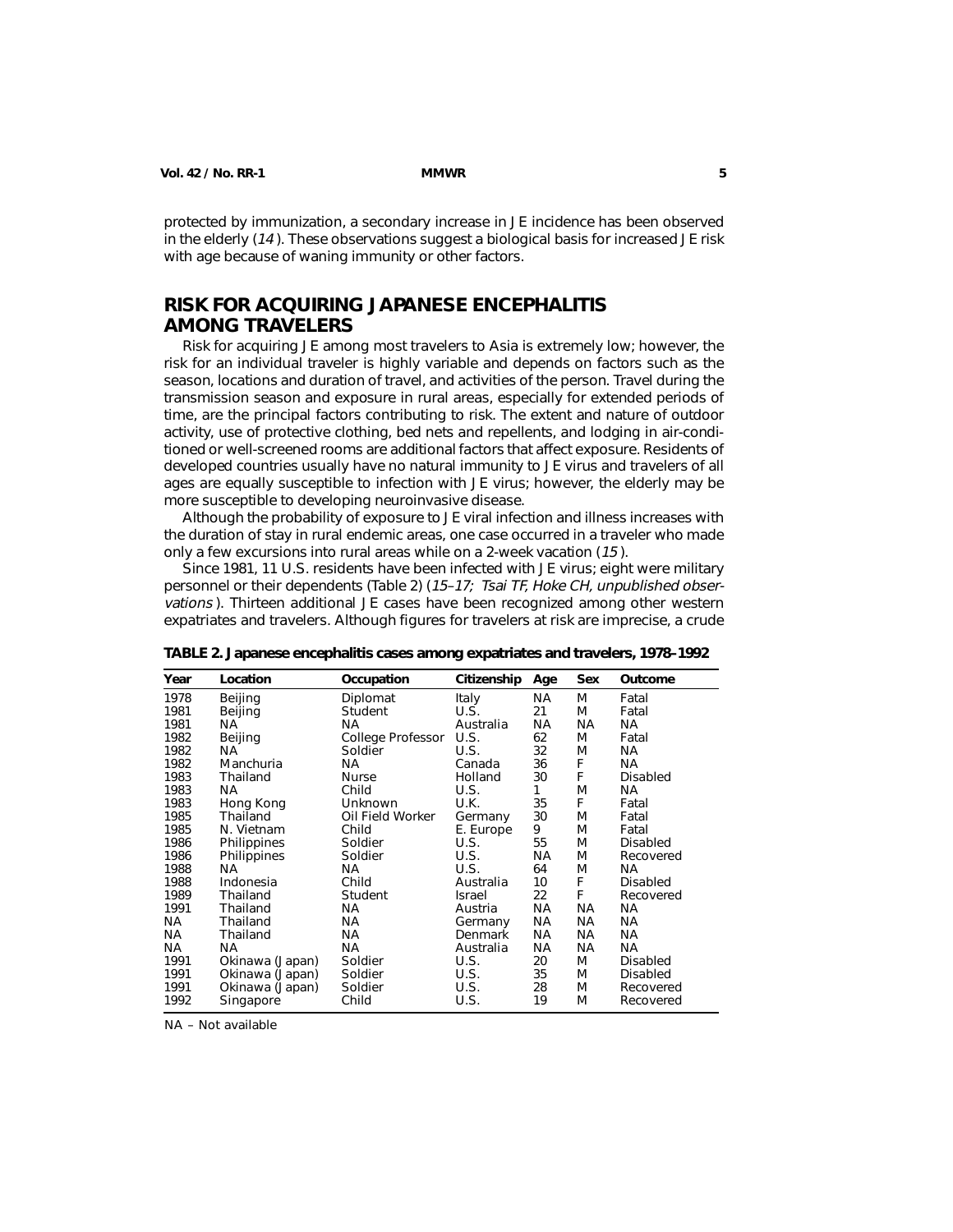estimate, based on the number of outbound airline passengers to Asia (2 to 3 million U.S. citizens annually during the past 5 years [U.S. Department of Transportation, unpublished data ]), suggests that the risk of acquiring JE among U.S. travelers is <1 per million annually. This estimate may be low because short-term travelers to developed and urban areas probably constitute the majority of visitors to Asia and not all travelers with JE will have been recognized. Moreover, between 1984 and 1987 JE vaccine was available on a limited basis in the United States and some travelers at high risk were protected by vaccination (1,17).

For travelers to rural areas where JE is endemic, risk per month of exposure can be extrapolated from incidence rates in the resident population. Assuming an annual incidence rate of 10 per 10,000, and recognizing that nearly all cases occur within a 5-month period, the estimated risk for JE during a 1-month period (the transmission season) is 1 per 5,000 or 1 per 20,000 per week. Similar rates (<0.1–2.1 per 10,000 per week) have been observed in non-immunized Western military personnel in Asia (data from 1945 through 1991) (18–23 ).

The risk for developing JE after a mosquito bite can be factored into a series of probabilities. Only bites of vector mosquitoes pose a risk and fewer than 3% of vector mosquitoes are likely to be infected. Only one of approximately 200 infections leads to neuroinvasive disease. The use of bed nets, insect repellents and protective clothing, and avoidance of outdoor activity, especially during twilight periods and in the evening, will reduce risk even further.

### **INACTIVATED JAPANESE ENCEPHALITIS VIRUS VACCINE**

An inactivated JE vaccine derived from infected mouse brain has been licensed in Japan since 1954 (24 ). JE vaccine licensed in the United States is produced by the Research Institute of Osaka University (Biken) and is distributed by Connaught Laboratories Inc. The Biken vaccine is the most widely used JE vaccine of its type.

Similar mouse brain derived JE vaccines are produced by other manufacturers in India, Japan, Korea, Taiwan, Thailand, and Vietnam (25,26 ). In the PRC, inactivated and attenuated JE vaccines are produced in primary hamster kidney cells (27,28 ).

The Biken vaccine is prepared with the Nakayama-NIH strain of JE virus, originally isolated in 1935 from an infected human. The vaccine is produced from infected mouse brains by a sequence of protamine sulfate treatment, formalin inactivation, ultra-filtration, and ammonium sulfate precipitation. The vaccine is purified further by ultracentrifugation through a sucrose cushion. Gelatin is added as a stabilizer during several steps of the process. No myelin basic protein (MBP) can be detected in the vaccine at a level of 2 ng/mL, the detection threshold of the MBP assay. Thimerosal is added as a preservative. Vaccine potency is determined in comparison with a reference vaccine of known clinical efficacy.

### **VACCINE EFFICACY**

Efficacy was demonstrated in a single placebo-controlled trial conducted in Thailand (13 ). The study compared the efficacy of two doses of monovalent JE vaccine prepared with the Nakayama-NIH strain (21,628 children) with two doses of a bivalent vaccine also containing the Beijing strain (22,080 children); 21,516 children were ad-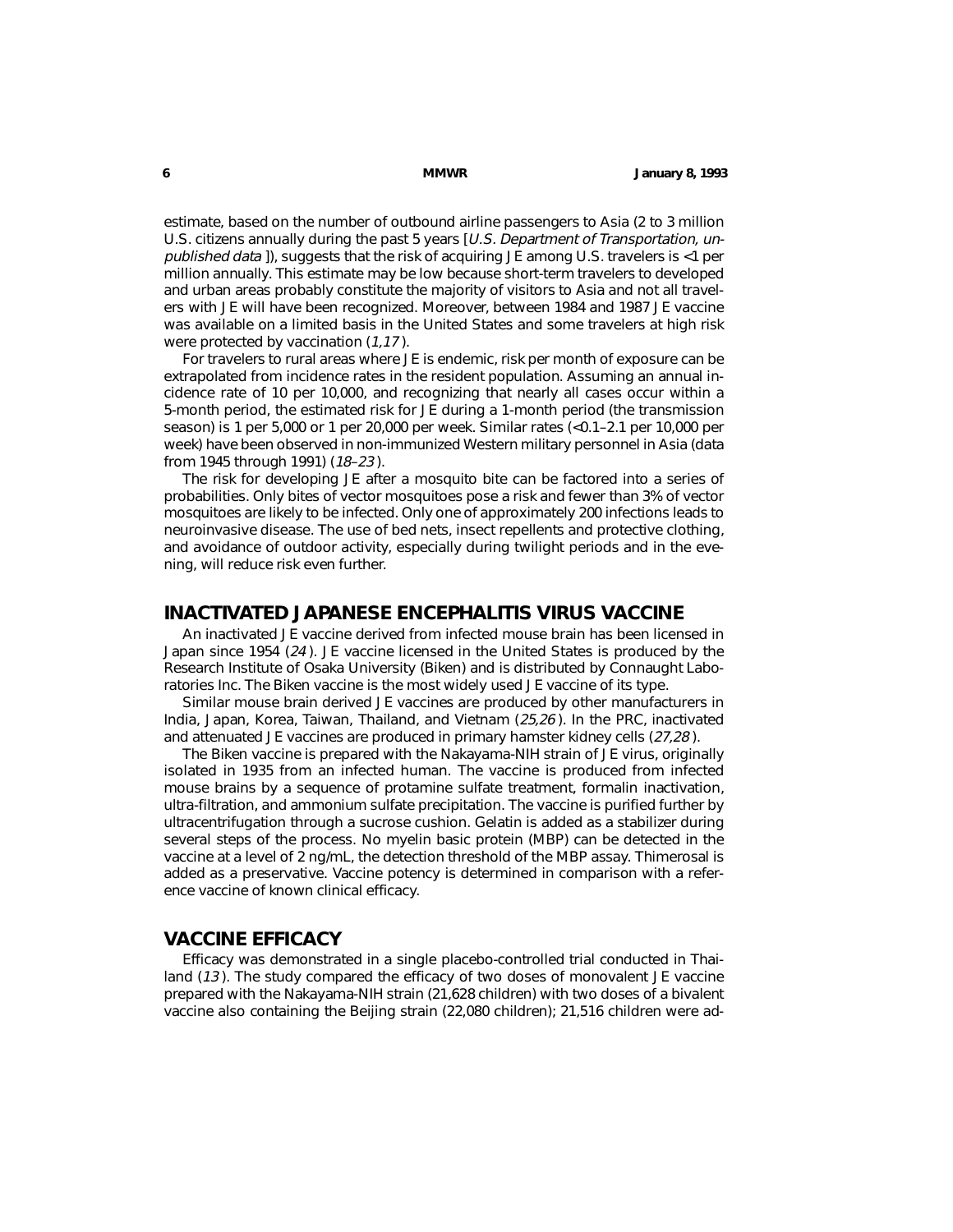ministered tetanus toxoid (TT) as a placebo. After 2 years, two JE cases were reported among recipients of either JE vaccine and 11 cases were observed in the placebo cohort, for an overall vaccine efficacy of 91% (95% confidence interval [CI] of 70%–97%). The monovalent and bivalent vaccines did not differ in their efficacy.

A prototype of the currently licensed vaccine, which was a less refined mouse brain-derived product, was field tested in Taiwan in 1965 (29 ). Two doses of JE vaccine or TT were administered under masked protocol to 111,749 and 131,865 children, respectively; 22,194 children were administered a single dose of JE vaccine and 140,514 unvaccinated children also were observed. Observations during a single year showed rates of 4 per 100,000 in recipients of two JE vaccine doses and 18 per 100,000 in recipients of TT for a vaccine efficacy of 80%. A single vaccine dose had no demonstrable efficacy.

### **IMMUNOGENICITY**

Levels of neutralizing antibody that are considered protective have been defined by animal challenge experiments (24 ). A neutralizing antibody titer of ≥1:10 in passively immunized mice protected against challenge with  $10^5$  LD<sub>50</sub> of JE virus, a viral dose that might be transmitted by an infected mosquito. Thus neutralizing antibody titers  $\ge$ 1:10 (as determined by the technique used at Biken) have been presumed to protect against natural infection.

The dosage regimen shown to be efficacious in the trials cited previously, which is used for primary vaccination in many areas of Asia, consists of two doses administered 1-4 weeks apart. However, immunogenicity studies in the United States and among British subjects indicate that three doses are needed to provide protective levels of neutralizing antibody in a suitable proportion of vaccinees (Table 3) (17,30 ). Fewer than 80% of vaccinees receiving two doses seroconverted (reciprocal neutralizing antibody titer of ≥8–10). Moreover, after 6–12 months, only 29% of vaccinees still had adequate antibody levels (17 ). The vaccine's efficacy and immunogenicity after two doses in Asian subjects may reflect the effects of prior immunity or subsequent exposures to JE, West Nile, dengue, and other flaviviruses circulating in Asia (31 ). Although exposure to flaviviruses is almost universal at an early age in developing

**TABLE 3. Immunogenicity of inactivated Japanese encephalitis virus vaccine among western subjects after two or three doses**

|                                                  | n   | Two-dose series<br>seroconversion rate | <b>GMT*</b> | n         | Three-dose series<br>serconversion rate | GMT                     |
|--------------------------------------------------|-----|----------------------------------------|-------------|-----------|-----------------------------------------|-------------------------|
| United States (17)<br>Nepal                      | 118 | 77%                                    | 28          | 72        | 99%                                     | 141                     |
| British subjects (30)                            | 27  | 33%                                    | $31 - 61$   | 94        | 88%                                     | 146-214                 |
| United States (34)<br>United States <sup>§</sup> | 20  | 80%                                    |             | 25<br>526 | $100\%$ <sup>†</sup><br>100%            | $140/692$ <sup>11</sup> |

\*Geometric mean titer (reciprocal).

†Third dose at week 26.

§DeFraites R, unpublished data.

¶Day 60 serum; short and long three-dose schedules (p < .0001).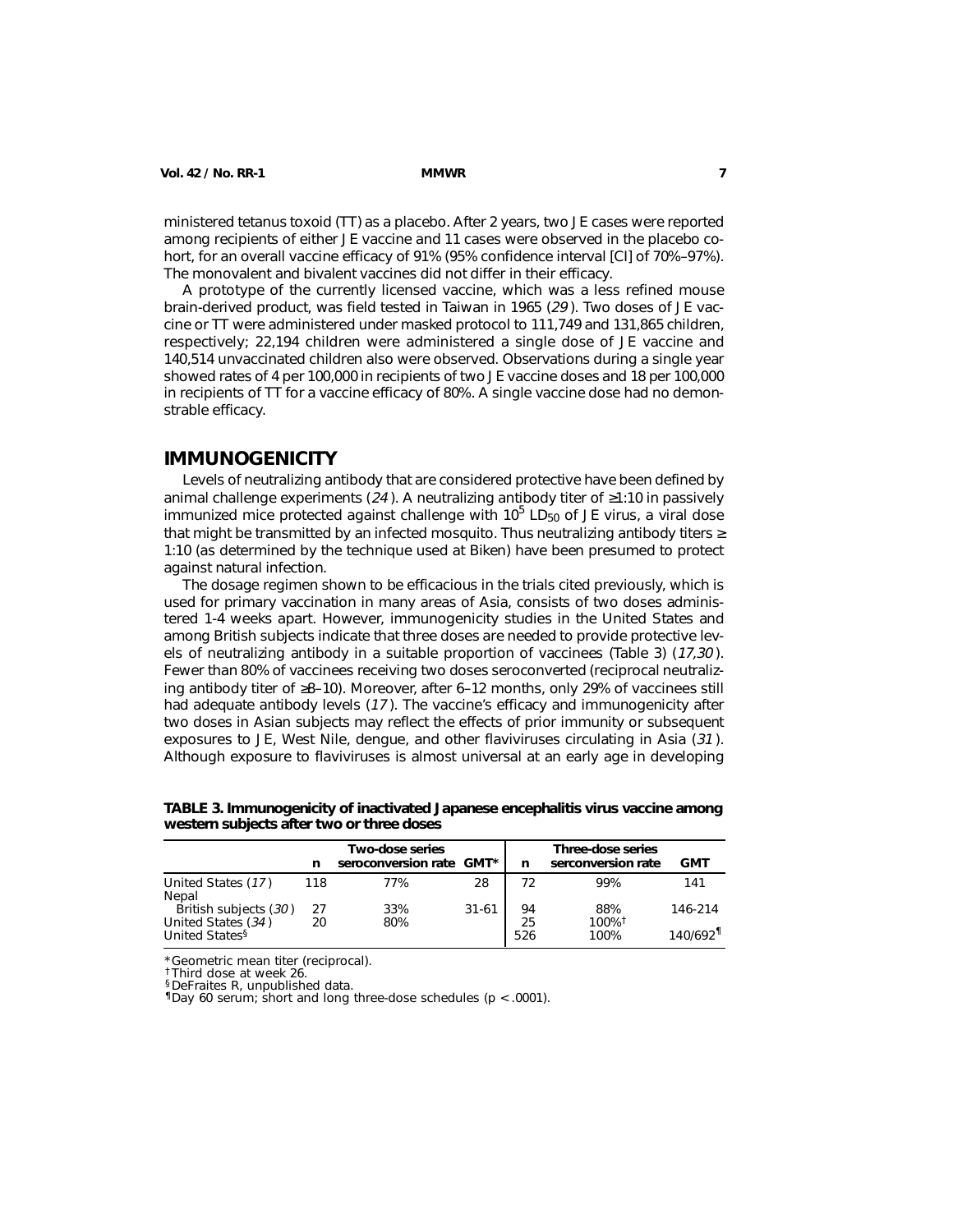areas of Asia, flaviviral infections are rare in North America and in most areas of Europe.

Immunogenicity studies with another flaviviral vaccine (inactivated tick-borne encephalitis [TBE] vaccine) showed that previous flaviviral infections or yellow fever immunization augmented and accelerated the antibody response to TBE vaccine (32 ). Preliminary studies do not indicate such an effect among JE vaccine recipients (De-Fraites R, unpublished data ).

The vaccine was more immunogenic when administered in three doses during a 30-day period (days 0, 7, and 30) than during a shorter period of 2 weeks (days 0, 7, and 14) (Table 3). Although all subjects seroconverted with either regimen, at 6 months geometric mean titers (GMT) were higher with the longer schedule (p<.0001) (DeFraites R, unpublished data ).

The longevity of neutralizing antibody after primary vaccination is not known. The GMT of vaccinees receiving three doses was unchanged between 6 months and 1 year (1:76) after the primary series. After a booster dose was administered at 1 year, neutralizing antibody titers increased sharply 3 months later to a mean titer of 1:1,117 (DeFraites R, unpublished data ). Twenty-one subjects who did not receive a booster retained elevated antibody titers for 2 years after primary vaccination (GMT 1:105). Additional data on the persistence of antibody are pending. In one Japanese study, antibody titers above 1:10 persisted for 3 years after a booster dose (33 ).

### **ADVERSE REACTIONS**

JE vaccination is associated with a moderate frequency of local and mild systemic side effects (13,17,25,26,34,35) (DeFraites R, unpublished data). Tenderness, redness, swelling, and other local effects have been reported in about 20% of vaccinees (<1%- 31%). Systemic side effects — fever, headache, malaise, rash, and other reactions such as chills, dizziness, myalgia, nausea, vomiting, and abdominal pain — have been reported in about 10% of vaccinees.

The neural tissue substrate of the vaccine has raised concerns about the possibility of vaccine-related neurologic side effects (36 ). The amount of mouse MBP in the vaccine, if any, is well below levels associated with an encephalitogenic effect in a guinea pig model. Surveillance of JE vaccine-related complications in Japan during the years 1965–1973, disclosed neurologic events (principally, encephalitis, encephalopathy, seizures, and peripheral neuropathy) among 1 to 2.3 per million vaccinees (37) (Biken, foundation for vaccination research, unpublished data ). One case of Guillain Barré syndrome temporally related to JE vaccination has been reported in the United States since 1984; however, this patient also had pharyngitis 3 weeks before the onset of weakness and had a positive monospot test (DeFraites R, unpublished data). A causal relation between JE vaccination and temporally related neurologic events has not been established in this or other cases.

Since 1989, an apparently new pattern of adverse reactions has been reported, principally among travelers vaccinated in Australia, Europe, and North America (35,38–39 )(Navy Environmental Health Center, unpublished data; Cambridge Self Diagnostic Services, unpublished data; and Andersen MM, Rone T, personal communication ) (Table 4). The reactions have been characterized by urticaria, often in a generalized distribution, and/or angioedema of the extremities, face, and oro-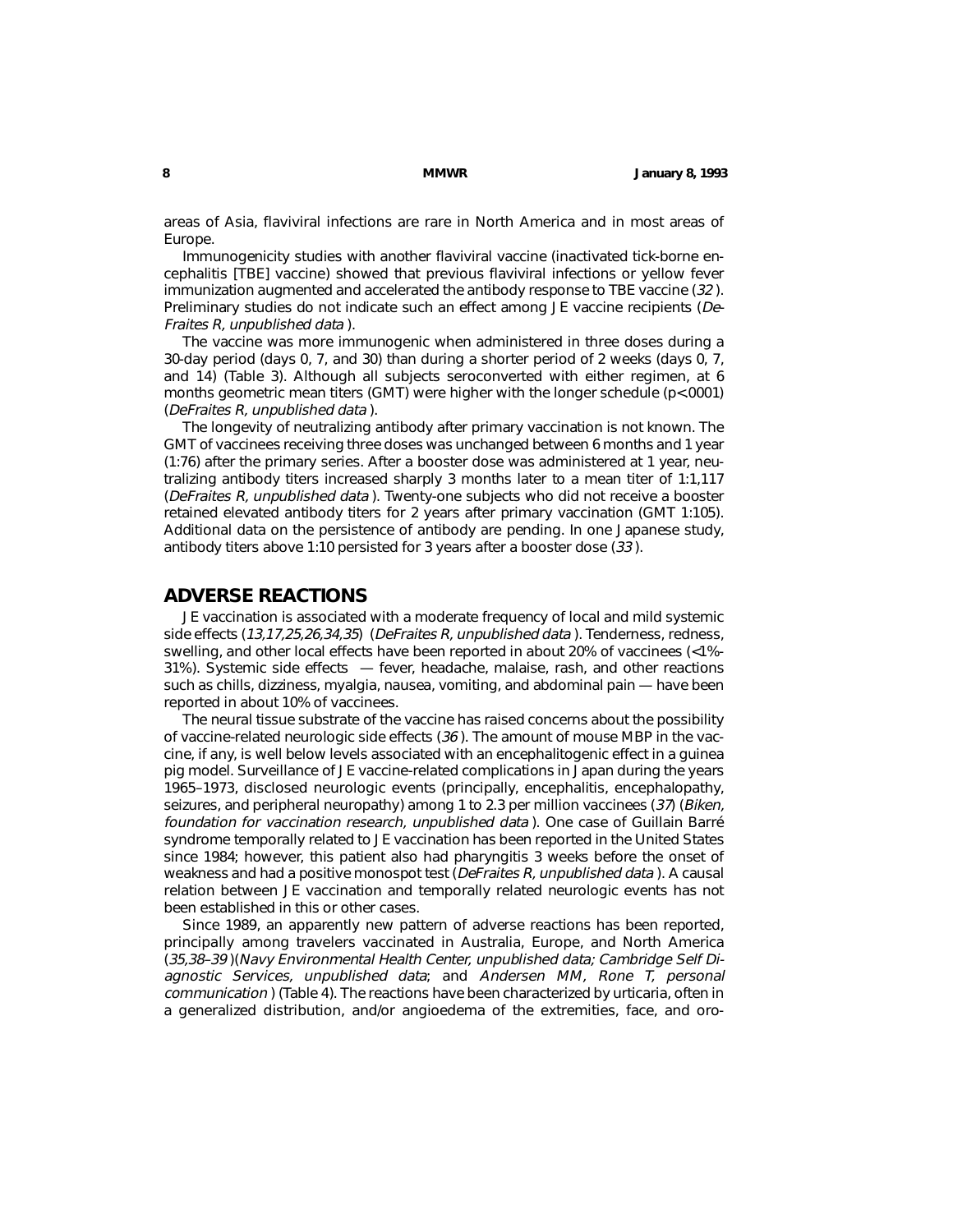pharynx, especially of the lips. Three vaccine recipients developed respiratory distress. Distress or collapse because of hypotension or other causes led to hospitalization for several persons. Most reactions were treated successfully with antihistamines or oral steroids; however some patients were hospitalized for parenteral steroid therapy. Three patients developed associated erythema multiforme or erythema nodosum, and some patients have had joint swelling. Some vaccinees have complained of generalized itching without objective evidence of a rash. The immunologic mechanism of these adverse events has not been defined. Additional immunologic studies are pending.

An important feature of these reactions has been the interval between vaccination and onset of symptoms. Reactions after a first vaccine dose occurred after a median of 12 hours following vaccination (88% of reactions occurred within 3 days). The interval between administration of a second dose and onset of symptoms generally was longer (median 3 days) and possibly as long as 2 weeks. Reactions have occurred after a second or third dose, when preceding doses were received uneventfully. Although some observers have reported that reactions occur chiefly after a second or third dose, one prospective study found similar reaction rates after first and second doses (Navy Environmental Health Center, unpublished data ).

A case-control study among U.S. military personnel found an association between reactions to JE vaccine and a past history of urticaria (after hymenoptera envenomation, medications, physical or other provocations or of idiopathic cause [relative risk 9.1, 95% CI 1.8–50.9]) (Navy Environmental Health Center, unpublished data ).

Surveillance of adverse reactions during a mass immunization campaign of 35,000 active duty U.S. military personnel and their dependents on Okinawa disclosed the sudden death of a 21-year-old man who had received a first dose of JE vaccine 60 hours earlier. He also had received a third dose of plague vaccine on the day of death. The man had a medical history of recurrent hypersensitivity phenomena and an episode of possible anaphylaxis. He reported no antecedent symptoms before he was found dead, and the cause of death was not established at autopsy.

The incidence of these adverse reactions has varied widely depending on the circumstances of vaccine administration and surveillance (Table 4). In two reports from travelers' clinics in Australia and Canada, rates of 50–104 per 10,000 vaccinees were reported. National surveillance estimates in Denmark, Australia, the United Kingdom, and Sweden are about 10-fold lower and range from 0.7 to 12 per 10,000. Studies among U.S. citizens have disclosed rates of 15–62 per 10,000 (Table 4).

 Whether this pattern of adverse reactions is new for JE vaccine is unclear. Data from Denmark and Australia suggest that this may be the case. From 1983 to November 1989, no such adverse reactions were reported to the Danish State Serum Institute among recipients of 161,000 doses. From November, 1989 to June 1991, 19 cases were reported among 62,000 vaccine recipients (p <10 $^{-6}$ , Poisson) (38). Although JE vaccine had been distributed to 4,000 persons in Australia since 1987, the seven adverse reactions meeting the above description were reported only after June 1990 (38). Other patients with similar clinical features were reported from the United Kingdom in 1991, from Canada in 1990, and Sweden in the period from 1989–1990. However, in retrospect, similar adverse events were observed in a JE vaccine trial conducted from 1983 to 1987 in the United States (17 ). One patient had an anaphylactic reaction occurring within 5 minutes of vaccination; the other subject developed generalized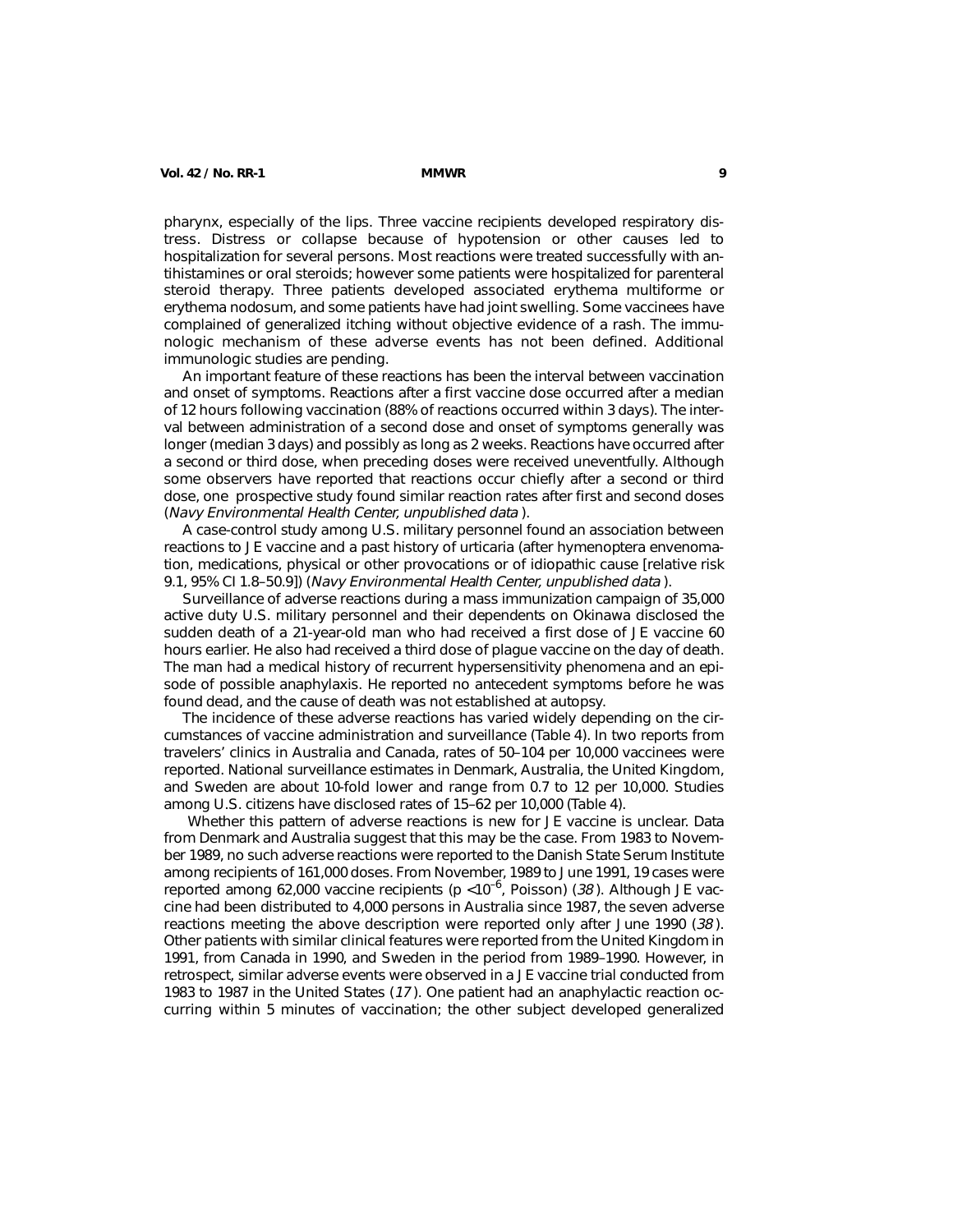urticaria 7 hours after vaccination. Although the latter case initially was diagnosed as exercise-induced urticaria, a relation of the reaction to JE vaccine cannot be excluded.

The vaccine constituent(s) responsible for these adverse events has (have) not been identified. Twelve of 45 vaccine lots produced from April 1988 to January 1991 have been associated with this pattern of adverse reactions. However, 26 of the remaining 33 lots were distributed exclusively to Asian countries. The absence of similar reports associated with these lots may be related to differences in the sensitivity of surveillance for adverse reactions, variations in susceptibility of vaccinees in Asia, or other lot variations. Therefore, whether the reactogenicity of JE vaccine produced recently is associated only with certain lots, or whether a uniform pattern of reactogenicity has gone undetected, is uncertain.

Post-marketing surveillance for adverse reactions occurring in the United States will be established by the manufacturer.

| Country                                                                                             | Lot $#$              | Cases                                      | <b>Estimated #</b><br>of vaccinees | <b>Estmated</b><br>rate per<br>10,000<br>vaccinees | 95%<br>confidence<br>interval                        |
|-----------------------------------------------------------------------------------------------------|----------------------|--------------------------------------------|------------------------------------|----------------------------------------------------|------------------------------------------------------|
| <b>Denmark</b>                                                                                      | 16<br>32<br>33<br>12 | $13^{\dagger}$<br>2 <sup>§</sup><br>2<br>4 | 17,500<br>7,500<br>10,000<br>6,500 | 7<br>3<br>$\overline{2}$<br>6                      | $4 - 13$<br>$0.3 - 9.6$<br>$0.2 - 7.2$<br>$1.7 - 16$ |
| Sweden <sup>1</sup>                                                                                 | 30                   | 1                                          | 15,000                             | 0.7                                                | $.02 - 3.7$                                          |
| United Kingdom                                                                                      | 13                   | 1                                          | 1,950                              | 5                                                  | $0.13 - 29$                                          |
| Australia<br>Nationwide<br><b>Fairfield Hospital</b>                                                | (9**),17,42<br>17,42 | 4 † †<br>3                                 | 3.400<br>601                       | $12^{11}$<br>50                                    | $3 - 30$<br>$10 - 140$                               |
| Canada<br>Nationwide<br>Univ. of Calgary                                                            | 32,54<br>32          | 3<br>1                                     | NA.<br>96                          | ΝA<br>104                                          | NA.<br>$2.6 - 567$                                   |
| <b>United States</b><br>Travelers (CDC)<br>Active duty army<br>Active duty military<br>& dependents | NA<br>29,30,31       | $2$ ss<br>1 ¶ ¶                            | 1,328<br>526                       | 15<br>19                                           | $1.8 - 54$<br>$0.5 - 105$                            |
| (Okinawa)                                                                                           | 49,55                | 220                                        | 35,253                             | 62                                                 | $54 - 71$                                            |

**TABLE 4. Hypersensitivity reactions\* following immunization with inactivated Japanese encephalitis virus vaccine (Biken)**

\*Generalized urticaria or angioedema.

†One additional case of erythema multiforme.

§One additional case of erythema nodosum.

¶Two cases, lots unknown.

\*\*Use unknown.

 $<sup>††</sup>$ Lots unknown for four cases; estimated rate is based on total number of vaccinees.<br> $<sup>§§</sup>Puffy eyes reported; not documented to have urticaria.$ </sup></sup>

§§Puffy eyes reported; not documented to have urticaria. ¶¶One case diagnosed as exercise-induced anaphylaxis; one case of generalized anaphylaxis. NA – Not available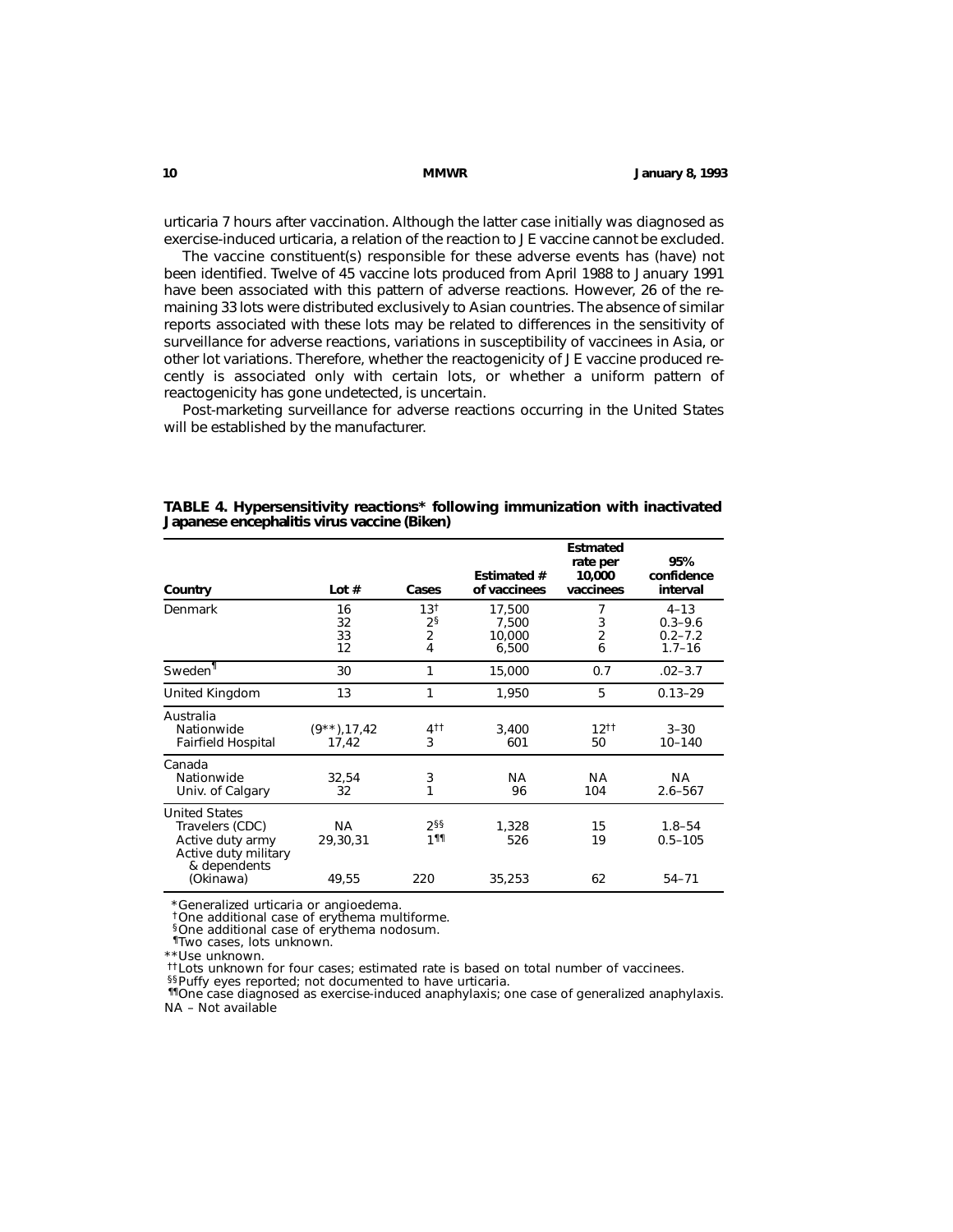### **VACCINE USAGE**

### **U.S. Expatriates**

JE vaccine is recommended for persons who plan to reside in areas where JE is endemic or epidemic (residence during a transmission season) (40–44 ). Risk for acquiring JE is highly variable within the endemic regions (Table 1, Figure 1). The incidence of JE in the location of intended residence, the conditions of housing, nature of activities, and the possibility of unexpected travel to high-risk areas are factors that should be considered in the decision to seek vaccination.

### **Travelers**

**JE vaccine is NOT recommended for all travelers to Asia.** In general, vaccine should be offered to persons spending a month or longer in endemic areas during the transmission season, especially if travel will include rural areas. Under specific circumstances, vaccine should be considered for persons spending <30 days in endemic areas, e.g., travelers to areas experiencing epidemic transmission and persons whose activities, such as extensive outdoor activities in rural areas, place them at high risk for exposure. In all instances, travelers should be advised to take personal precautions; e.g., to reduce exposure to mosquito bites.

The decision to use JE vaccine should balance the risks for exposure to the virus (Table 1, Figure 1) and for developing illness, the availability and acceptability of repellents and other alternative protective measures (44 ), and the side effects of vaccination. Risk assessments should be interpreted cautiously (Table 1, Figure 1) since risk can vary within areas and from year to year and available data are incomplete. Estimates suggest that risk of JE in highly endemic areas during the transmission season can reach 1 per 5,000 per month of exposure; risk for most shortterm travelers may be ≤1 per million. Although JE vaccine is reactogenic, rates of serious allergic reactions (generalized urticaria or angioedema) are low (1 to 104 per 10,000). Advanced age may be a risk factor for developing symptomatic illness after infection. JE acquired during pregnancy carries the potential for intrauterine infection and fetal death. These special factors should be considered when advising elderly persons and pregnant women who plan visits to areas where JE is endemic.

### **Primary Immunization Schedule**

The recommended primary immunization series is three doses of 1.0 mL each, administered subcutaneously on days 0, 7, and 30. An abbreviated schedule of days 0, 7, and 14 can be used when the longer schedule is impractical or inconvenient because of time constraints. Two doses administered a week apart will confer short-term immunity among 80% of vaccinees (Table 3). However, this schedule should be used only under unusual circumstances and is not routinely recommended. The last dose should be administered at least 10 days before the commencement of travel to ensure an adequate immune response and access to medical care in the event of delayed adverse reactions.

The immunization schedule for children 1-3 years of age is identical except that the manufacturer recommends 0.5 mL administered subcutaneously. No data are available on vaccine safety and efficacy in infants <1 year of age.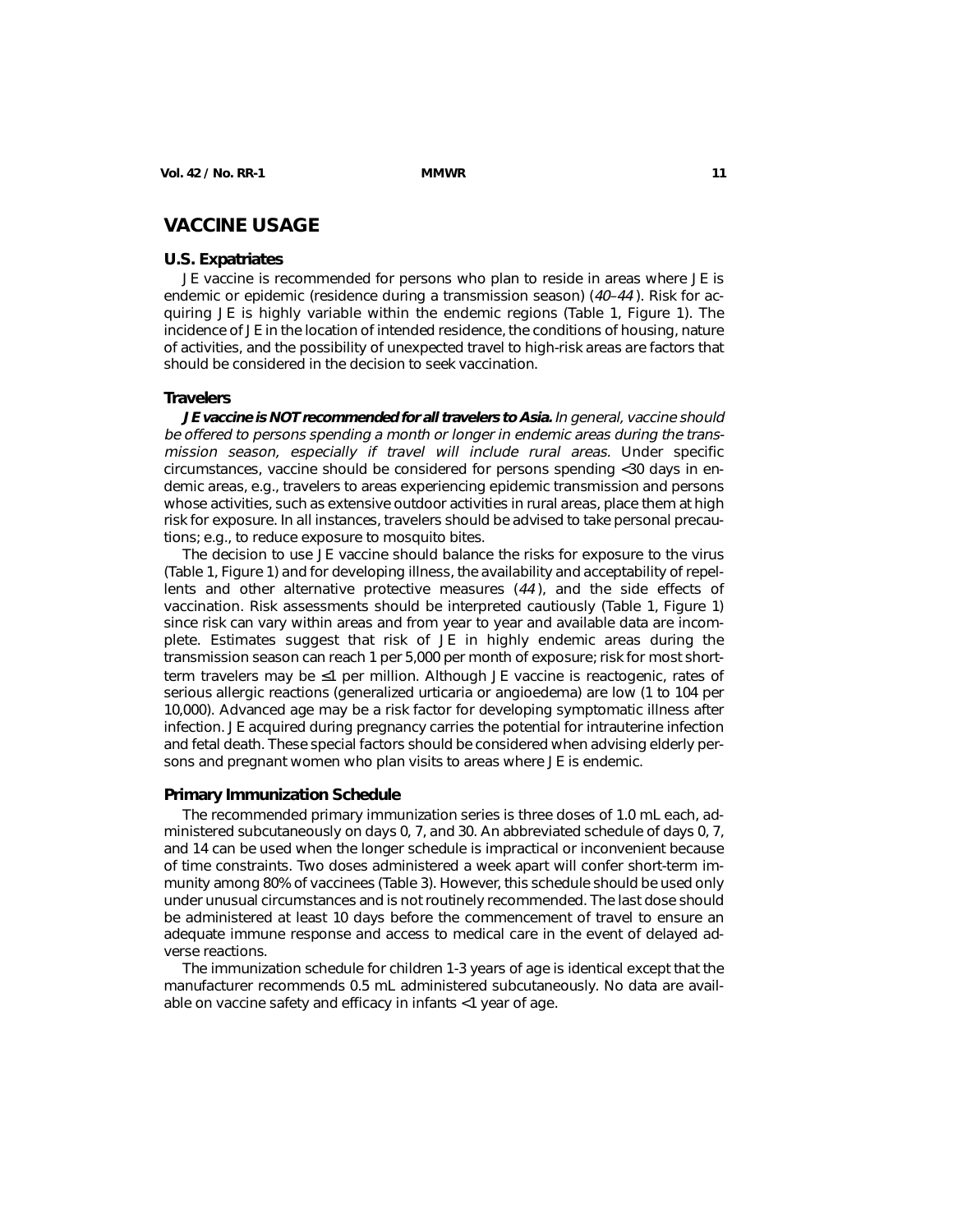### **Booster Doses**

Protective levels of neutralizing antibody persist for at least 2 years in vaccinees who have completed a three-dose primary series. The full duration of protection is unknown, therefore, definitive recommendations cannot be given on the timing of booster doses. Booster doses of 1.0 mL (0.5 mL for children <3 years of age) may be administered after 2 years.

### **PRECAUTIONS AND CONTRAINDICATIONS**

### **Adverse Reactions and Hypersensitivity**

Adverse reactions to JE vaccine manifesting as generalized urticaria and angioedema have occurred within minutes to as long as 2 weeks after vaccination. Epinephrine and other medications and equipment to treat anaphylaxis should be available. Vaccinees should be observed for 30 minutes after vaccination and warned about the possibility of delayed urticaria and angioedema of the head and airway. Vaccinees should be advised to remain in areas with ready access to medical care in the 10 days after receiving a dose of JE vaccine.

Persons with a history of certain allergic disorders (see ADVERSE REACTIONS) appear to have a greater risk for developing adverse reactions to JE vaccine. This history should be considered when weighing the risks and benefits of the vaccine for an individual patient. When patients with such a history are offered JE vaccine, they should be alerted to their increased risk for reaction and monitored appropriately. There are no data supporting the efficacy of prophylactic antihistamines or steroids in preventing JE vaccine-related allergic reactions.

JE vaccine is produced in mouse brains and should not be administered to persons with a proven or suspected hypersensitivity to proteins of rodent or neural origin (other vaccines produced in rodent neural tissue include experimental hantaviral vaccines produced in Korea and the PRC and the previously used French neurotropic strain yellow fever vaccine [discontinued in 1982]). Hypersensitivity to thimerosal is a contraindication to vaccination.

The vaccine should not be administered to persons who have had a previous adverse reaction after receiving JE vaccine. Patients who develop allergic or unusual adverse reactions after vaccination should be reported through the Vaccine Adverse Event Reporting System (1-800-822-7967).

### **Age**

No data are available on the safety and efficacy of JE vaccine among infants <1 year of age. Whenever possible vaccination of infants should be deferred until they are ≥1 year of age.

### **Pregnancy**

No specific information is available on the safety of JE vaccine in pregnancy. Vaccination poses an unknown but theoretical risk to the developing fetus, and the vaccine should not be routinely administered during pregnancy. Pregnant women who must travel to an area where risk of JE is high should be vaccinated when the theoretical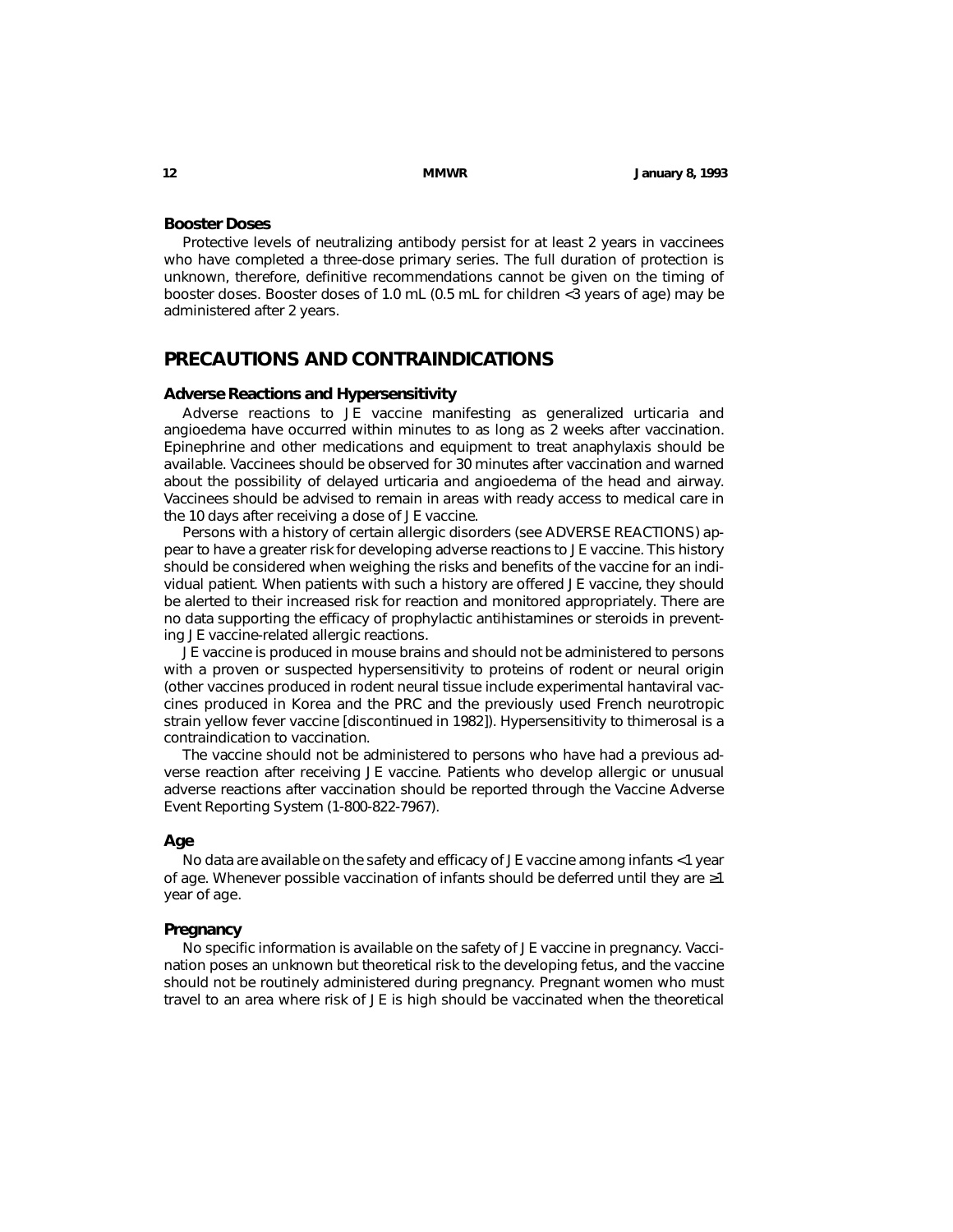risks of immunization are outweighed by the risk of infection to the mother and developing fetus.

### **Altered Immune States**

The only data on the use of inactivated JE vaccine in patients with altered immune states come from a small study among children. These data did not suggest a changed pattern of adverse reactions or immune response after vaccination (45 ).

### **Simultaneous Administration of Other Vaccines or Drugs**

Limited data suggest that the immunogenicity and safety of JE vaccination is not compromised by simultaneous administration with DTP vaccine (Nisalak A, unpublished data ). No data exist on the effect of concurrent administration of other vaccines, drugs (e.g., chloroquine, mefloquine), or biologicals on the safety and immunogenicity of JE vaccine.

### **VACCINATION OF RESEARCH LABORATORY WORKERS**

Twenty-two cases of laboratory-acquired JE have been reported (46 ). Although work with JE virus is restricted to facilities with BL-3 capabilities, JE virus may be transmitted in a laboratory setting through needlesticks and other accidental exposures. Vaccine-derived immunity presumably protects against exposure through these percutaneous routes. Exposure to aerosolized JE virus, and particularly to high concentrations of virus, that may occur during viral purification, potentially could lead to infection through mucous membranes and possibly directly into the central nervous system through the olfactory epithelium. Whether vaccine-derived immunity protects against such exposures is unknown, but vaccination is recommended for all laboratory workers with a potential for exposure to infectious JE virus.

### References

- 1. Marcus LC. Liability for vaccine-related injuries. N Engl J Med 1988;318:191.
- 2. Burke DS, Leake CJ. Japanese encephalitis. In: Monath TP, ed. The arboviruses: epidemiology and ecology, Vol 3. Boca Raton, FL: CRC Press, 1988:63–92.
- 3. Umenai T, Krzysko R, Bektimirov TA, Assaad FA. Japanese encephalitis: current worldwide status. Bull WHO 1985;63:625–31.
- 4. Okuno T. An epidemiological review of Japanese encephalitis. World Health Stat Q 1978;3:120– 31.
- 5. Monath TP. Flaviviruses. In: Fields BN and Knipe DM, eds. Virology. New York: Raven Press, 1990:763–814.
- 6. Halstead SB. Arboviruses of the Pacific and Southeast Asia. In: Feigin RD and Cherry JD, eds. Textbook of pediatric infectious diseases, third edition. Philadelphia, PA: WB Saunders, 1992:1468-75.
- 7. Chaturvedi UC, Mathur A, Chandra A, et al. Transplacental infection with Japanese encephalitis virus. J Infect Dis 1980;141:712–5.
- 8. Mathur A, Tandon HO, Mathur KR, et al. Japanese encephalitis infection during pregnancy. Indian J Med Res 1985;81:9–12.
- 9. Thongcharoen P. Japanese encephalitis virus encephalitis: an overview. Southeast Asian J Trop Med Public Health 1989;20:559–73.
- 10. Service M W. Agricultural development and arthropod-borne disease a review. Revista Saudé Publica 1991;25:165–78.
- 11. Rosen L. The natural history of Japanese encephalitis virus. Ann Rev Microbiol 1986;40:395– 414.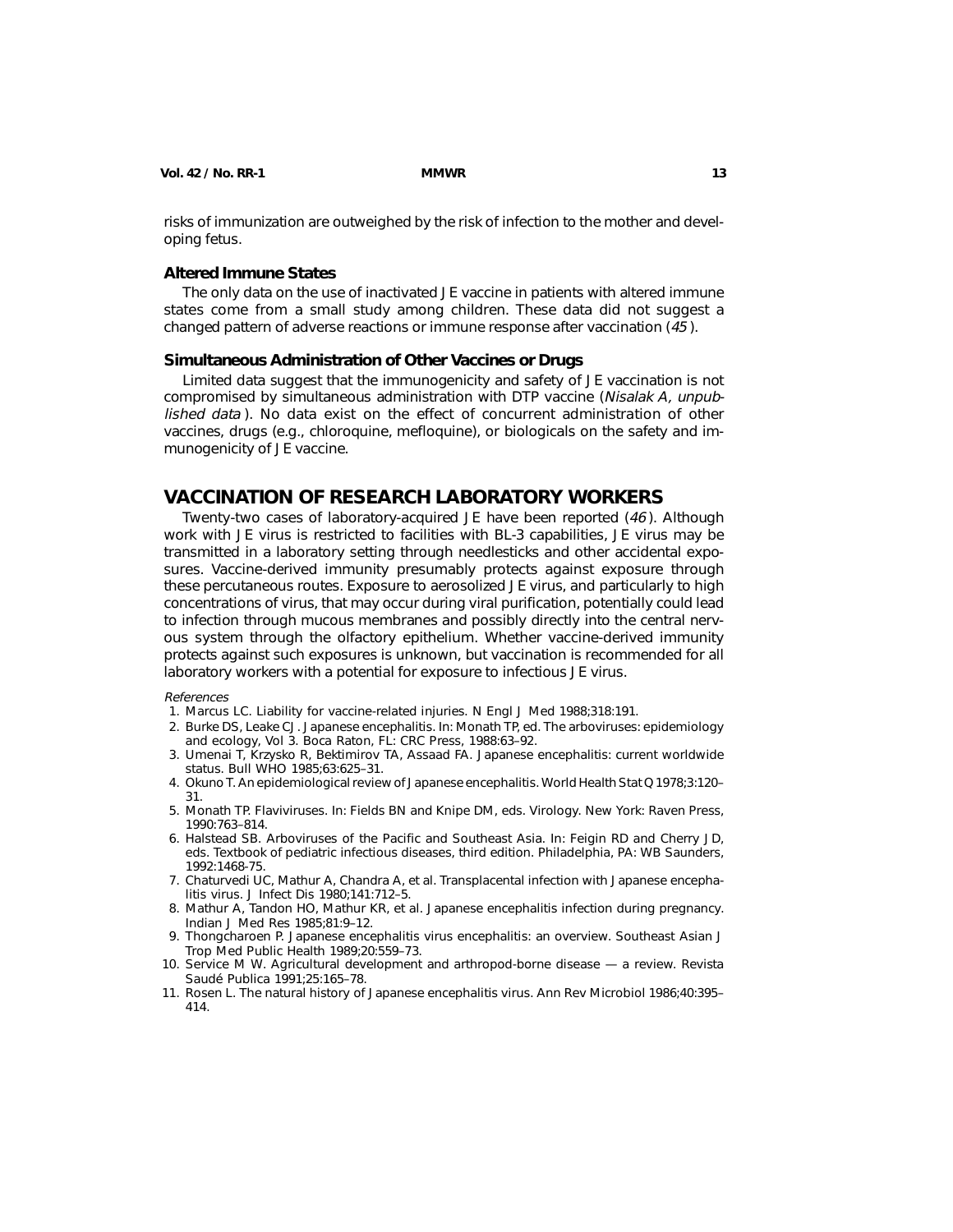- 12. Sucharit S, Surathin K, Shrestha SR. Vectors of Japanese encephalitis virus (JEV): species complexes of the vectors. Southeast Asian J Trop Med Public Health 1989;20(4):611–21.
- 13. Hoke CH, Nisalak A, Sangawhipa N, et al. Protection against Japanese encephalitis by inactivated vaccines. N Engl J Med 1988;319:609–14.
- 14. Kitaoka M. Shift of age distribution of cases of Japanese encephalitis in Japan during the period 1950 to 1967. In: McDHammon W, Kitaoka M, Downs WG, eds. Immunization for Japanese encephalitis. Amsterdam: Excerpta Medica, 1972:285–91.
- 15. MacDonald WBG, Tink AR, Ouvrier RA, et al. Japanese encephalitis after a two-week holiday in Bali. Med J Aust 1989;150:334–6.
- 16. Rose MR, Hughes SM, Gatus BJ. A case of Japanese B encephalitis imported into the United Kingdom. J Infect 1983;6:261–5.
- 17. Poland JD, Cropp CB, Craven RB, Monath TP. Evaluation of the potency and safety of inactivated Japanese encephalitis vaccine in US inhabitants. J Infect Dis 1990;161:878–82.
- 18. Halstead SB, Grosz CR. Subclinical Japanese encephalitis. Infections of Americans with limited residence in Korea. Am J Hyg 1962;75:190–201.
- 19. Sabin AB. Encephalitis. In: Communicable Diseases, arthropod-borne diseases other than malaria. Medical Department, U.S. Army, Preventive Medicine in World War II, 1947;VII:9–21.
- 20. Sabin AB, Schlesinger RW, Ginder DR, Matumoto M. Japanese B encephalitis in American soldiers in Korea. Am J Hyg 1947;46:356–75.
- 21. Ognibene AJ. Japanese B encephalitis. In: Ognibene AJ, Barrett O, eds. Internal medicine in Vietnam: general medicine and infectious diseases. Washington, D.C.: Office of Surgeon and Center of Military History, U.S. Army, 1982.
- 22. Long AP, Hullinghorst RL, Gauld RL. Japanese B encephalitis Korea 1950. Army Medical Science Graduate School Medical Science Publication No. 4;2:317–329. Recent Adv in Med and Surgery. Washington, D.C.: Walter Reed Army Med Center, 1954.
- 23. Benenson MW, Top FH, Gresso W, Ames CW, Alstatt LB. The virulence to man of Japanese encephalitis virus in Thailand. Am J Trop Med Hyg 1975;24:974–80.
- 24. Oya A. Japanese encephalitis vaccine. Acta Pediatr Jpn 1988;30:175–84.
- 25. Rojanasuphot S, Charoensuk O, Kitprayura D, et al. A field trial of Japanese encephalitis vaccine produced in Thailand. Southeast Asian J Trop Med Public Health 1989;20:653–4.
- 26. Rao Bhau LN, Singh F, Gowal D, et al. Safety and efficacy of Japanese encephalitis vaccine produced in India. Indian J Med Res 1988;88:301–7.
- 27. Yu YX, Ming AG, Pen GY, et al. Safety of a live-attenuated Japanese encephalitis virus vaccine (SA14-14-2) for children. Am J Trop Med Hyg 1988;39:214–7.
- 28. Tsai TF. Japanese encephalitis vaccines. In: Plotkin SA, Mortimer E, eds. Vaccines, second edition. Philadelphia, PA: WB Saunders (in press).
- 29. Hsu TC, Chow LP, Wei HY, et al. A completed field trial for an evaluation of the effectiveness of mouse-brain Japanese vaccine. In: McDHammon W, Kitaoka M, Downs WG, eds. Immunization for Japanese encephalitis. Amsterdam: Excerpta Medica, 1972:285–91.
- 30. Henderson A. Immunization against Japanese encephalitis in Nepal: experience of 1152 subjects. J R Army Med Corps 1984;130:188–91.
- 31. Rodrigues FM, Mohan Rao CVR, Mandke VB, et al. Neutralizing antibody response to Japanese encephalitis inactivated mouse brain vaccine among laboratory personnel. Trans R Soc Trop Med Hyg 1986;88:301–4.
- 32. Kayser M, Klein H, Paasch I. Human antibody response to immunization with 17D yellow fever and inactivated TBE vaccine. J Med Virol 1985;17:35–45.
- 33. Kinamitsu M. A field trial with an improved Japanese encephalitis vaccine in a nonendemic area of the disease. Biken J 1970;13:313–28.
- 34. Sanchez JL, Hoke CH, McCowan J, et al. Further experience with Japanese encephalitis vaccine. Lancet 1990;335:972–3.
- 35. Canada Disease Weekly Report. Japanese encephalitis vaccine and adverse effects among travelers, 1991;17–32:173–7.
- 36. Ohtaki E, Murakami Y, Komori H, Yamashita Y, Matsuishi T. Acute disseminated encephalomyelitis after Japanese B encephalitis vaccination. Pediatr Neurol 1992;8:137–9.
- 37. Kitaoka M. Follow-up on use of vaccine in children in Japan. In: McDHammon W, Kitaoka M, Downs WG, eds. Immunization for Japanese encephalitis. Amsterdam: Excerpta Medica, 1972:275–7.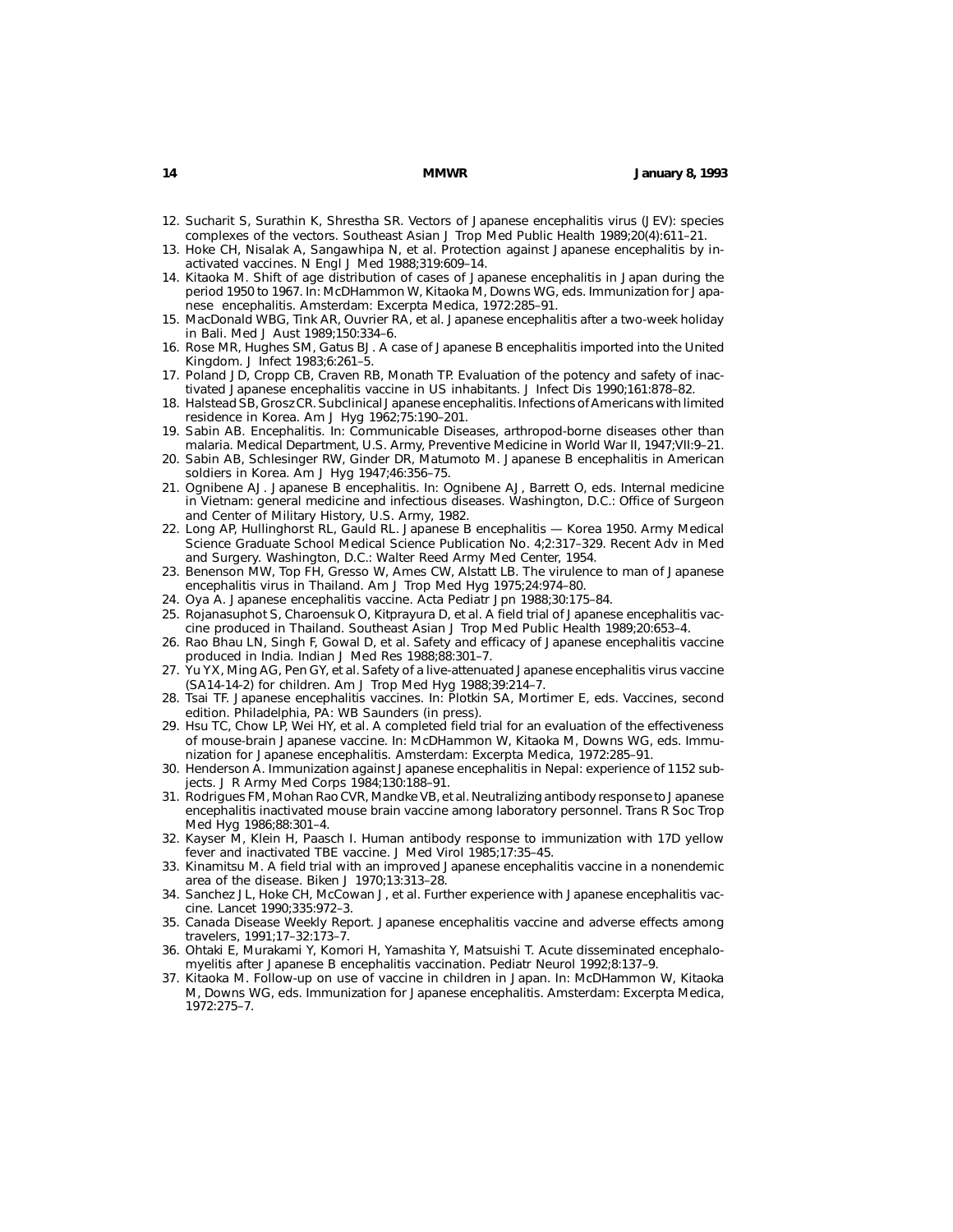- 38. Andersen MM, Rone T. Side effects with Japanese encephalitis vaccine. Lancet 1991;337:1,044.
- 39. Ruff TA, Eisen D, Fuller A, Kass R. Adverse reactions to Japanese encephalitis vaccine. Lancet 1991;338:881–2.
- 40. Denning DW, Kaneko Y. Should travelers to Asia be vaccinated against Japanese encephalitis? Lancet 1987;1:853–4.
- 41. Steffen R. Vaccinating against Japanese encephalitis. Lancet 1987;2:511.
- 42. CDC. Health information for international travel, 1990. Washington, D.C.: US Government Printing Office, 1990: 86–8.
- 43. Preblud SR, Tsai TF, Brink EW, et al. International travel and the child younger than two years: recommendations for immunization. Pediatr Infect Dis 1989;8:416–25.
- 44. Tsai TF. Arboviral infections general considerations for prevention, diagnosis and treatment in travelers. Semin Pediatr Infect Dis 1992;3:62–9.
- 45. Yamada A, Imanishi J, Juang RF, et al. Trial of inactivated Japanese encephalitis vaccine in children with underlying diseases. Vaccine 1986;4:32–4.
- 46. U.S. Department of Health and Human Services, Public Health Service, CDC, and NIH. Biosafety in microbiological and biomedical laboratories, 1988. Washington, D.C.: U.S. Government Printing Office, 1988: 87–90.